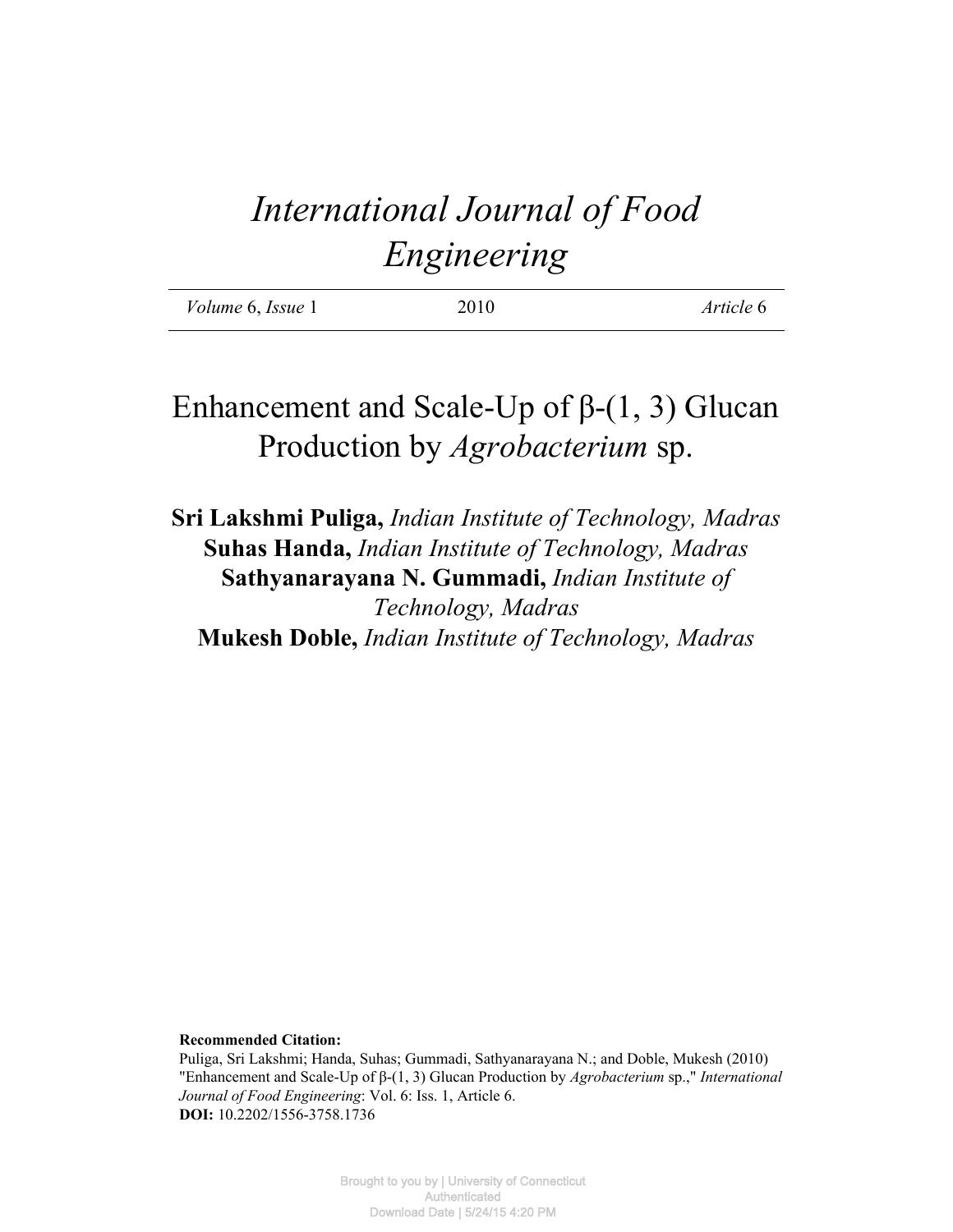# Enhancement and Scale-Up of  $\beta$ -(1, 3) Glucan Production by *Agrobacterium* sp.

Sri Lakshmi Puliga, Suhas Handa, Sathyanarayana N. Gummadi, and Mukesh Doble

#### **Abstract**

Curdlan is a water insoluble polysaccharide composed exclusively of β-(1, 3) linked glucose residues. *Agrobacterium* sp. is known to produce extracellular curdlan under nitrogen-limited conditions. The purpose of this study was to investigate the effects of pH, amounts of ammonium, sucrose and trace elements, and time the addition of sucrose, ammonium and uracil on the production of curdlan in a shake flask and to further scale-up the process to a 5 L fermentor. A maximum of 48.7 g  $L^{-1}$  of curdlan was obtained in a shake flask when 150 and 1.4 g  $L^{-1}$  of sucrose and ammonium were used at the initial pH of 6.5. The production was enhanced to 57 g  $L^{-1}$  by adding one third of sucrose and 1 g  $L^{-1}$  of uracil at the 48<sup>th</sup> h in a fed batch mode. The process was scaled up to a 5 L bioreactor in a batch mode where the oxygen transfer rate was higher (0.192 mg  $L^{-1}s^{-1}$ ) when compared to that in the shake flask (0.096 mg  $L^{-1}s^{-1}$ ). Curdlan production was 58 g  $L^{-1}$  in the bioreactor, which was higher than the shake flask under batch conditions (48.7 g  $\tilde{L}^{-1}$ ). The viscosity average molecular weight of the curdlan produced was found to be  $1.4 \times 10^5$ .

**KEYWORDS:** beta-(1, 3) glucan, curdlan, *Agrobacterium* sp., nitrogen limitation, bioreactor, scale-up

**Author Notes:** The authors thank DBT, N Delhi for financial support.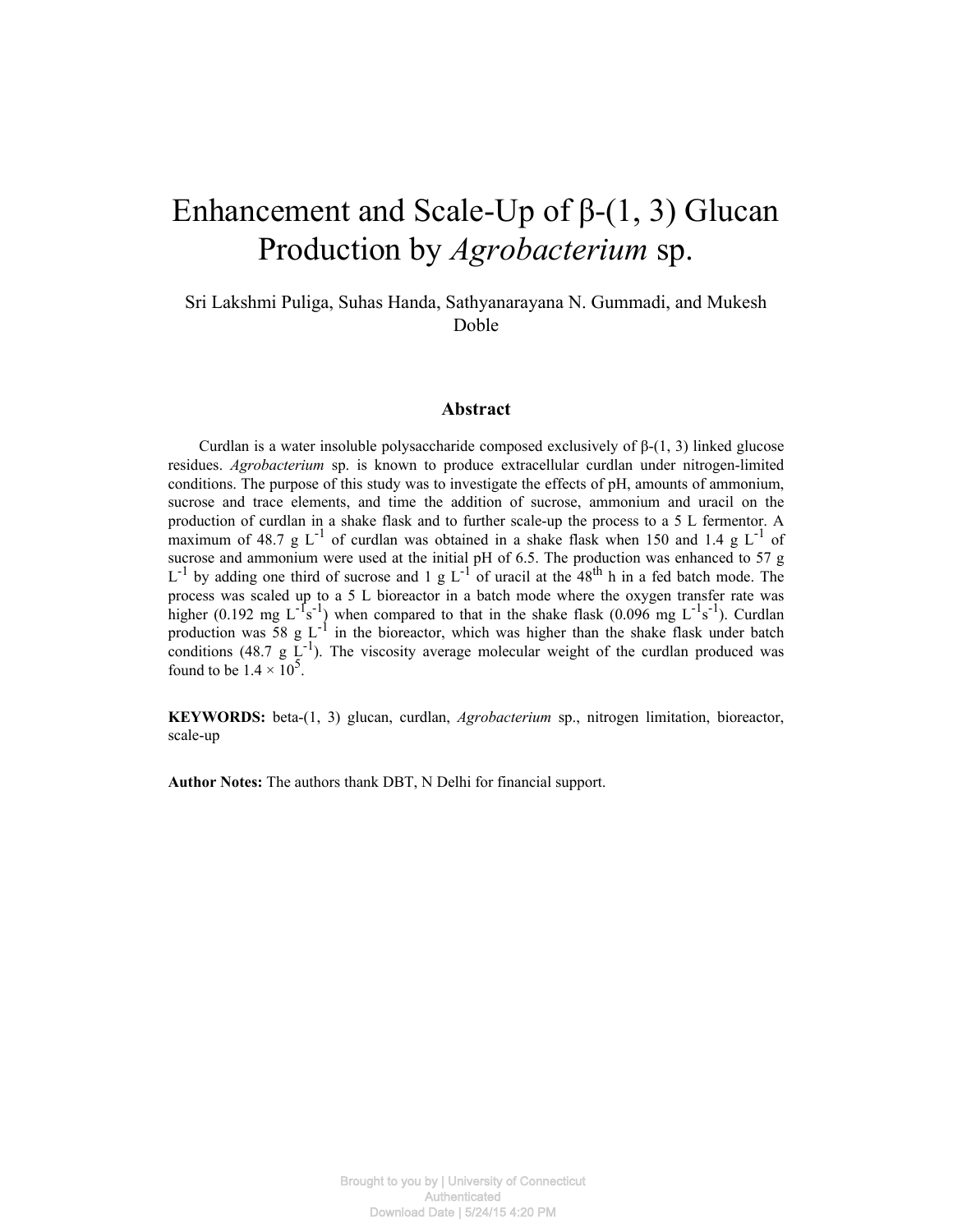#### **Introduction**

Curdlan is a water-insoluble polysaccharide composed exclusively of  $β - (1, 3)$ linked glucose residues. It is one of the structural macromolecules in the cell wall of higher plants (wound-induced sugar on the plant new cell wall, and callose), yeast (located in the budding scar) and mushrooms (e.g. lentinan). It also plays a role in storing polysaccharide in brown algae (laminarin), euglenoids (paramylon) and fungi (pachyman) [1]. Bacteria belonging to the *Agrobacterium* and *Alcaligenes* species have been reported to produce this extracellular linear  $\beta$ - $(1, 3)$ glucan under nitrogen limiting conditions [2-6]. Harada and coworkers discovered this biopolymer and named it curdlan because it curdled on heating [7]. The production of curdlan has drawn considerable interest because of its unique rheological and thermal gelling properties, which allows its potential use in food products such as jelly, noodles, edible fibers and new calorie reduced products; and as an immobilization support [8, 9]. In 1996, FDA approved this material as a food additive and following which, products based on curdlan were introduced in the US market [10]. Curdlan has been used in drug delivery since it can sustain and control the diffusion of these compounds [11]. Furthermore, researchers developed curdlan sulfate as an agent to inhibit the infection related to human immunodeficiency virus [12]. Takeda Chemical Industires Ltd., Japan, has also used it as an admixture of concrete to enhance its fluidity [13]. Therefore it is important to increase its productivity by manipulating the process conditions and decrease the production cost so that it can compete with other polysaccharides [14]. Lawford *and* coworkers did a major work in designing reactors to enhance its production [5]. With a low- shear system using an axial- flow marine- type propeller, they obtained a yield of 46 g  $\tilde{L}^{-1}$  and 64.4 g  $\tilde{L}^{-1}$  at an agitation speed of 400 and 600 rpm respectively in a 5.0 L fermentor [21]. Various carbons sources were tested for curdlan production and found that sucrose was best [3]. Curdlan production was also enhanced only under nitrogen limiting conditions [3, 19]. In bioreactor studies, it has been shown that a change in pH from 7.0 to 5.5 under nitrogen limiting conditions is required for maximum production of curdlan [6]. Also, the addition of nucleotide (uracil) after nitrogen limiting conditions found to enhance the curdlan production [23]. Hence, it is important to investigate the effect of sucrose, ammonium, uracil and pH on the curdlan production.

The purpose of this study was to investigate the effect of pH, ammonium, sucrose and trace element amounts and time of addition of sucrose, ammonium and uracil to maximize the curdlan production in shake flask and further scale up the process in a 5 L bioreactor. The rates of cell growth and product formation greatly depended on pH. The exopolysaccharide is produced during the post stationary phase under the nitrogen limited condition, but with the presence of an excess amount of sucrose.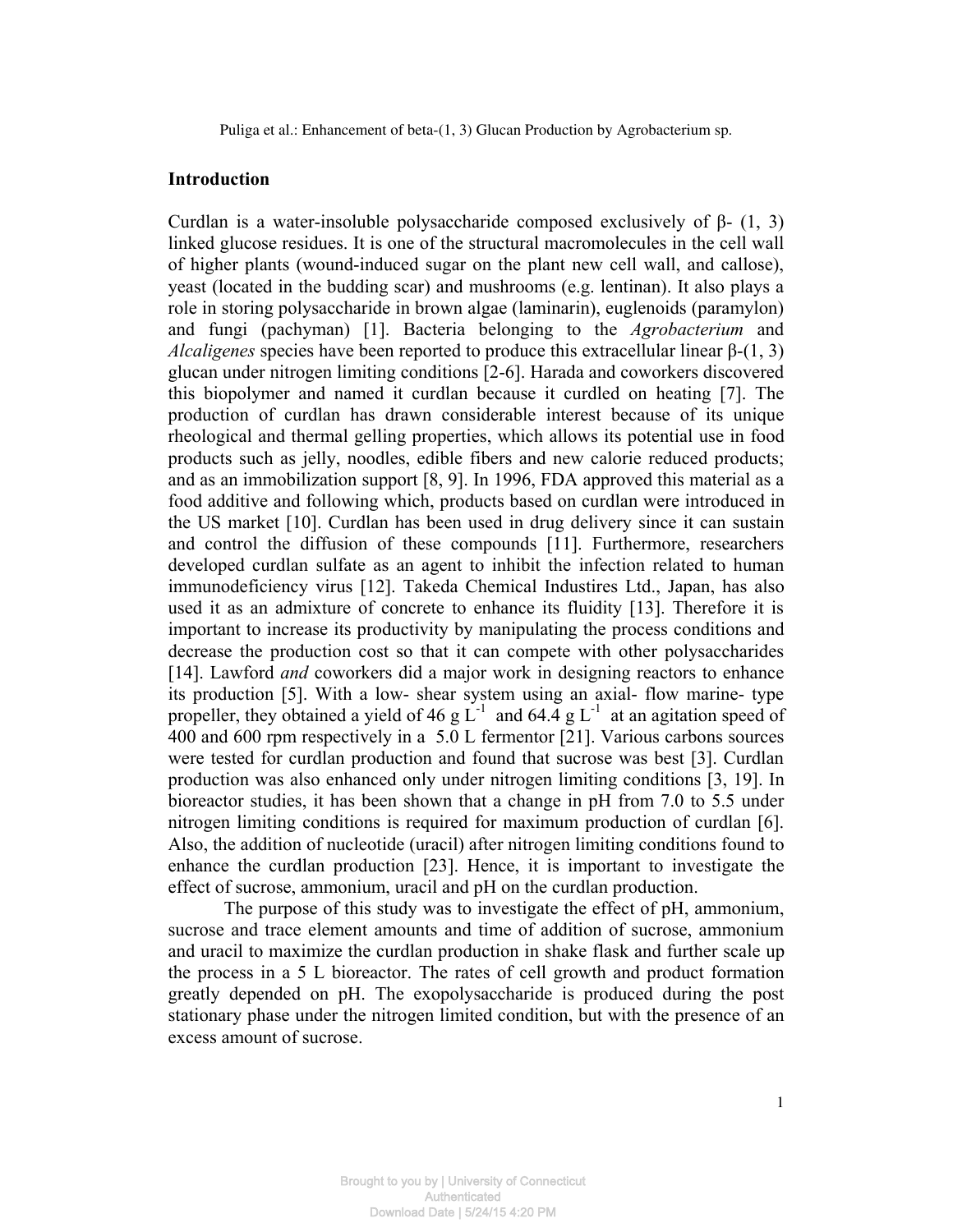#### **Materials and methods**

#### **Microorganism and culture conditions**

*Agrobacterium sp.* ATCC 31750 (formerly known as *Alcaligenes faecalis subsp. myxogenes*) was used for curdlan production. The organism was maintained in medium contained 20 g  $L^{-1}$  sucrose, 5 g  $L^{-1}$  yeast extract and 5 g  $L^{-1}$  peptone and 20 g L<sup>-1</sup> of agar at pH 7.0. The seed culture medium contained 20 g L<sup>-1</sup> sucrose, 5 g  $L^{-1}$  yeast extract and 5 g  $L^{-1}$  peptone at pH 7.0. The basal fermentation medium contained (per liter): 100 g sucrose, 1 g  $(NH_4)_2HPO_4$ , 1 g  $KH_2PO_4$ , 0.5g  $MgSO<sub>4</sub>$ .7H<sub>2</sub>O and 10 mL of trace element solution. The composition of the trace element solution was 5 g FeSO<sub>4</sub>.7H<sub>2</sub>O, 2 g MnSO<sub>4</sub>.H<sub>2</sub>O, 1 g CoCl<sub>2</sub>.6H<sub>2</sub>O and 1 g  $ZnCl<sub>2</sub>$  per liter of 0.1 N HCl [19]. All the chemicals unless otherwise mentioned were obtained from HiMedia Laboratories Limited, Mumbai, India and SRL Pvt. Limited, Mumbai, India. Synthesis of curdlan was carried out in a 500 mL conical flask containing 100 mL of this production medium. The seed culture (5%) was grown at 30  $^{\circ}$ C and 180 rpm for 17 h in the shake flask and then transferred to the production medium and the batch was run for 120 h and 180 rpm at 30  $^{\circ}$ C.

#### **Shake flask experiments**

The effect of various initial concentrations of sucrose (100, 150 and 180  $gL^{-1}$ ), ammonium (0.50, 1.0, 1.4 and 1.8 g L<sup>-1</sup>), uracil (0.5, 1.0 and 1.5 g L<sup>-1</sup>) and trace element solution (10, 13 and 15 mL/L) and pH (from 5.5 to 7.5) on cell growth and curdlan production were tested in the shake flask. Uracil was added at the  $48<sup>th</sup>$ h. In addition, one experiment was carried out by adding uracil  $(1.0 \text{ gL}^{-1})$  and sucrose (50 g  $L^{-1}$ ) at the 48<sup>th</sup> h when the ammonium in the production medium was depleted (the initial sucrose in this experiment was 150 g  $L^{-1}$ ). The effect of addition of various concentrations of (2, 5, 8 and 20 mM) Reactive Oxygen Species (ROS) inducing agent namely, hydrogen peroxide ( $H_2O_2$ ) at the 36<sup>th</sup> h on cell growth and production was also studied. The volumetric mass transfer coefficient  $(K<sub>L</sub>a)$  in the fermentor was measured by static gassing out method.

#### **Bioreactor studies**

Production of curdlan was also carried out in a 5 L fermentor of 24.13 cm diameter (BIOFLO 110 Modular Benchtop Fermentor/ Bioreactor, New Brunswick Scientific Co., INC., Edison, U.S.A) equipped with a 6 bladed 9.25 cm diameter turbine agitator, a dissolved oxygen analyzer and a pH controller. The seed culture (240 mL) which was grown at 30  $^{\circ}$ C for 17h in the shake flask was transferred to the fermentor containing 2.4 L of the fermentation medium. Culture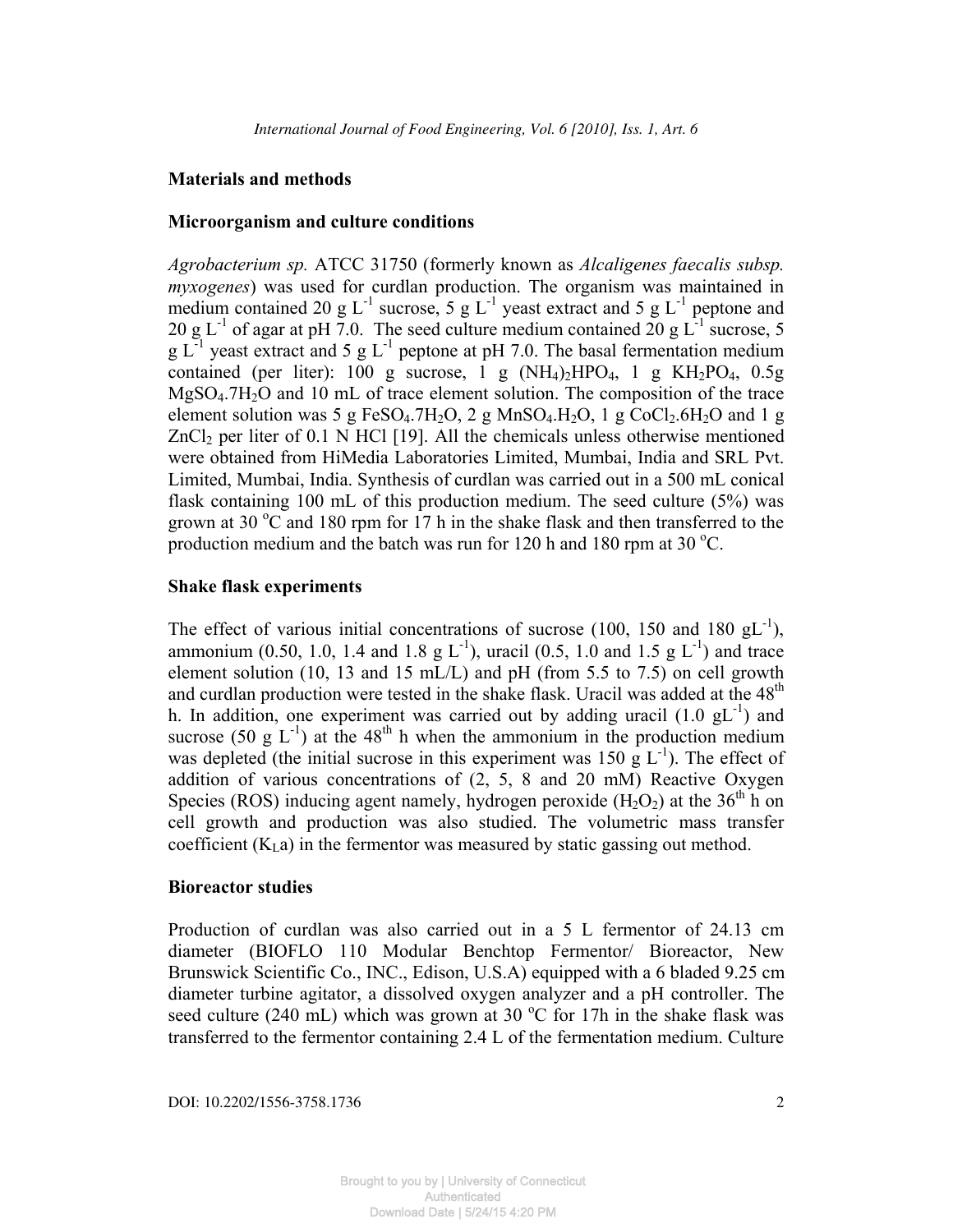temperature was controlled at 30  $^{\circ}$ C, while the agitation speed and aeration rate were maintained at 600 rpm and 0.5 vvm respectively. The initial pH of the medium was adjusted to 6.5 and maintained at that value by continuously dosing alkali (4 N NaOH). When nitrogen was depleted in the medium, the pH was manually adjusted to 5.5 using acid (3 N HCl) and the batch was run for 120 h.

### **Estimation of curdlan and cell dry weight**

The concentration of cells and curdlan were determined by measuring their dry weight. 10 mL of the sample was centrifuged at  $10,000$  rpm for 15 min at 4 °C. Pellet consisting of cells and curdlan was washed twice with 0.01 N HCl and harvested by centrifugation. The curdlan was solubilized by adding 15 mL of 2 N NaOH at 30  $^{\circ}$ C for 3 h. The cells were separated by centrifugation at 10,000 rpm for 15min at 4  $\degree$ C. The curdlan present in the supernatant was precipitated by the addition of an appropriate amount of 2.0 N HCl. Both cells and curdlan were washed thrice with water and dried to a constant weight in a hot air oven (Gambaks Instruments Co., Chennai) at  $50^{\circ}$ C for 24 h and then lyophilized (Virtis Benchtop 4K Freeze Dryer, SP Industries, New York) [19].

# **Analytical methods**

Sucrose concentration was determined using DNS method [15]. Ammonium  $(NH<sub>4</sub><sup>+</sup>)$  concentration was determined by the Indophenol method [16]. Curdlan was quantified by the fluorescence dye binding micro assay using Aniline Blue dye [1].

# **Characaterization of Curdlan**

FTIR (Fourier transform Infra Red) spectroscopic analysis of curdlan was performed by the KBr disc method [20]. Approximately 300mg of dry KBr and 5 mg curdlan was mixed and ground to a fine powder. Some of the ground mixture was transferred into a die which was placed on the anvil below the plunger of the pellet making machine and 10-16 kpsi pressure was applied on the plunger for 1-2 min. The pellet was pushed out and placed in the FTIR spectrophotometer holder (Spectrum one: Perkin Elmer, USA) and the transmittance was measured from 450 to 4000 cm<sup>-1</sup> at a resolution of 4 cm<sup>-1</sup>.

Molecular weight of curdlan was determined by dilute solution viscometry. Curdlan samples were weighed and then dissolved in 0.3 N NaOH to get various concentrations of 0.25, 0.5, 1, and  $2\%$  (w/v). The sample solution was then poured into the viscometer (Ostwald Viscometer, Barnstead Int'l/ ERTCO, Ottawa) and the time taken for the liquid level to drop from point A to B (marking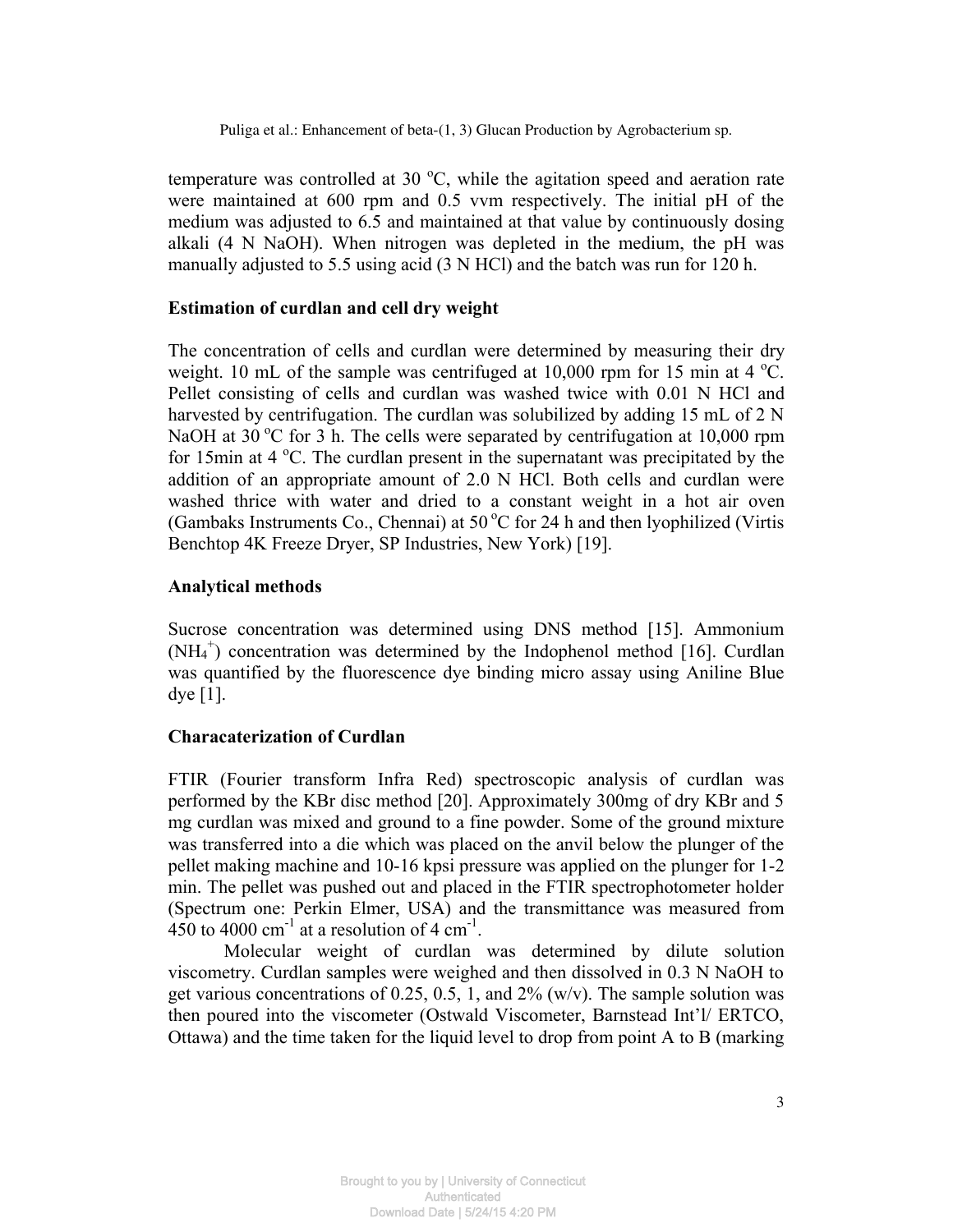in the viscometer) was noted with the help of a stopwatch (efflux time) at  $25 \degree C$ and 0.3 M NaOH served as blank. The efflux times were noted for each concentration and the experiments were repeated thrice. A graph was prepared between the reduced viscosity  $(\eta_r)$  (on the Y axis) and the concentration of the solution (on the X axis), where the reduced viscosity is given by the following relationship

Efflux time of sample (t) – Efflux time of Blank (t<sub>o</sub>) = Specific viscosity ( $\eta_{sp}$ ) Efflux time of blank  $(t_0)$ 

Specific Viscosity  $(\eta_{sp})$  = Reduced Viscosity  $(\eta_r)$ Concentration of sample

The molecular weight (M) of the sample is calculated from the following relation [27], where  $\eta_{in}$  (intrinsic viscosity) is the intercept of the graph, and it is estimated by extrapolating the line to the Y axis.

 $[\eta_{in}]$ =K $M^a$ 

K =  $7.9 \times 10^{-3}$  and a = 0.78

#### **Estimation of KLa**

 $K_{\text{La}}$  was determined by the static gassing out method [30]. The medium was first degassed with nitrogen followed by aeration (0.5, 1.0, 1.5 and 2.0 vvm) and agitation (400, 500, 600 and 700 rpm) rates. At every condition of aeration and agitation, percentage dissolved oxygen concentration in the medium was measured using DO probe as a function of time. The value of  $K_{La}$  is the slope of the semi-logarthmic plot of  $(1-pO<sub>2</sub>)$  against time by the following equation:

 $ln(1-pO_2) = -K_{La} * t$ 

#### **Results and Discussion**

#### **Kinetics of curdlan production in shake flask**

Figure 1 shows the kinetics of cell growth, curdlan production, sucrose and ammonium consumption as a function of time in the shake flask (500 mL) at a batch size of 100 mL and for a batch time of 120 h. The initial pH of the medium was adjusted to 6.5 and the pH was neither measured nor controlled during the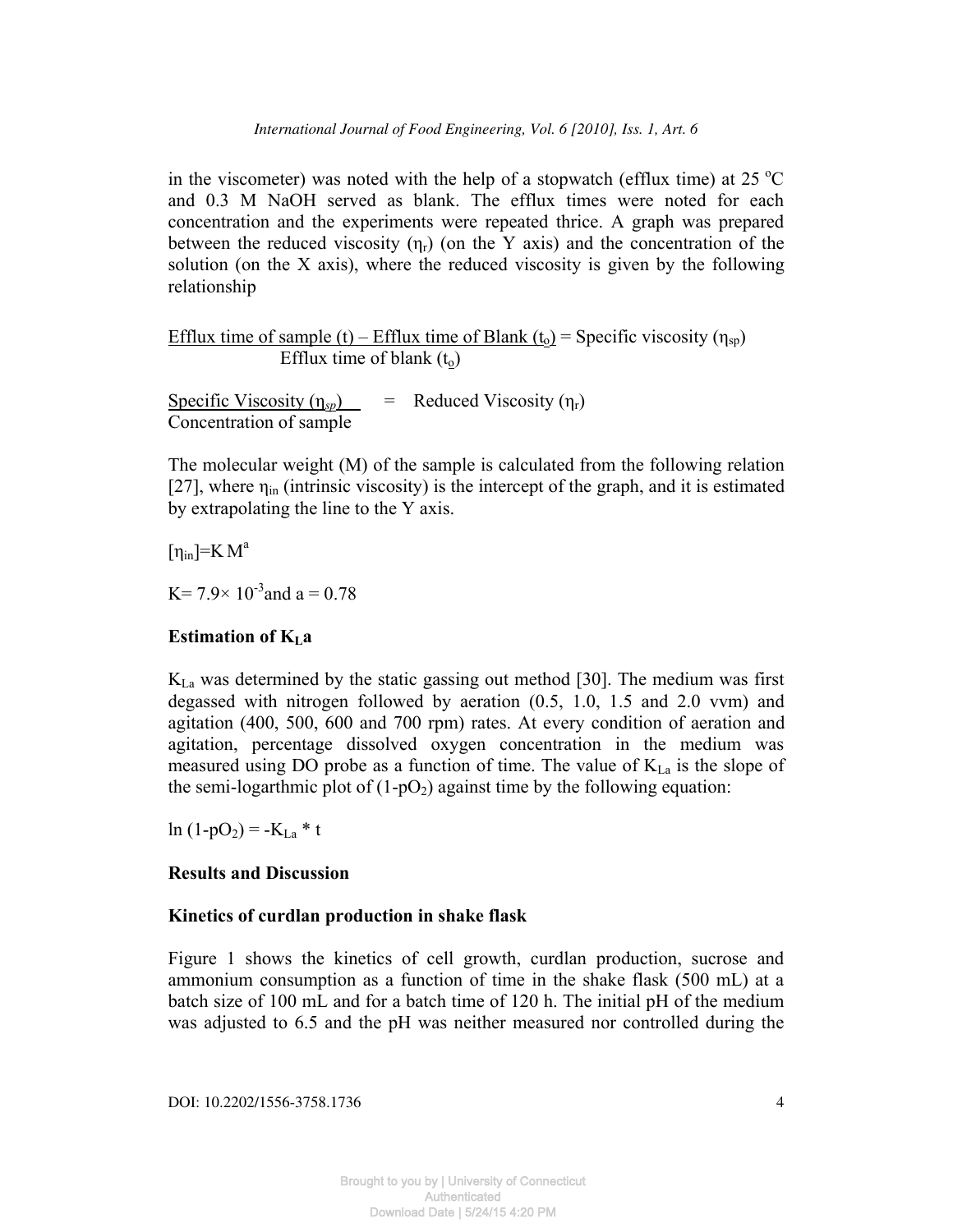fermentation. At  $72<sup>nd</sup>$  h, the medium was depleted of nitrogen, while the cell growth reached the maximum value. Production of curdlan was noticed at the  $50<sup>th</sup>$ h and it reached to 48 g  $L^{-1}$  in 120 h. Lawford *et al.* [5] also observed a similar trend in a 2.0 L baffled stirred tank reactor.

### **Effect of initial pH on curdlan production in shake flask for 120 h**

pH of the culture is one of the most important factors because it significantly influences the cell growth and hence the curdlan production [6]. The effect of initial pH on the production was studied in the shake flask by varying it between 5.5 and 7.5. It was found that maximum cell growth and curdlan production were observed when the initial pH was 6.5 for a batch time of 120 h (Figure 2). As the reaction proceeds, the pH of the medium at the end of 120h decreases to a value of about 5.2. No cell growth or curdlan production was observed when the initial pH was 5.5. High viscosity of the culture broth is often a critical problem in polysaccharide production and this can be overcome by operating the fermentation at a slightly acidic pH because curdlan is insoluble under such conditions and will settle down as precipitate. The curdlan production is divided into two phases- the cell growth phase and the curdlan production phase [2]. The latter happens after the depletion of nitrogen. Lee et al [6] sought an optimal pH profile to maximize curdlan production in a batch fermentation of *Agrobacterium* species and observed that the cell growth was maximum at pH 7.0 while curdlan production was maximal at pH 5.5. Gummadi and Kislay Kumar [19] studied the effect of initial pH and found that maximum curdlan production was obtained when the initial pH was 7.5. The current result suggests that higher yield of curdlan can be achieved by high cell density by growing *Agrobacterium sp*. at pH 6.5.

# **Effect of DAHP and uracil concentration on curdlan production in shake flask for 120 h**

It was observed that curdlan production started only when ammonium (Di Ammonium Hydrogen Phosphate, DAHP) concentration reached a low value (under nitrogen limited conditions). It has been reported that isoprenoid lipid which plays a crucial role in transporting cellular oligosaccharides would be available for the synthesis of cellular exopolysaccharides under nitrogen- limiting conditions [17]. The effect of initial ammonium concentration on curdlan production was studied with sucrose as carbon source (100 g  $L^{-1}$ ) at different initial ammonium concentrations (0.50, 1.0, 1.4 and 1.8 g  $L^{T}$ ). The maximum production (52  $g L^{-1}$ ) was observed when the initial ammonium concentration was 1.4 g  $L^{-1}$ , even though the glucose consumption was the same in all the cases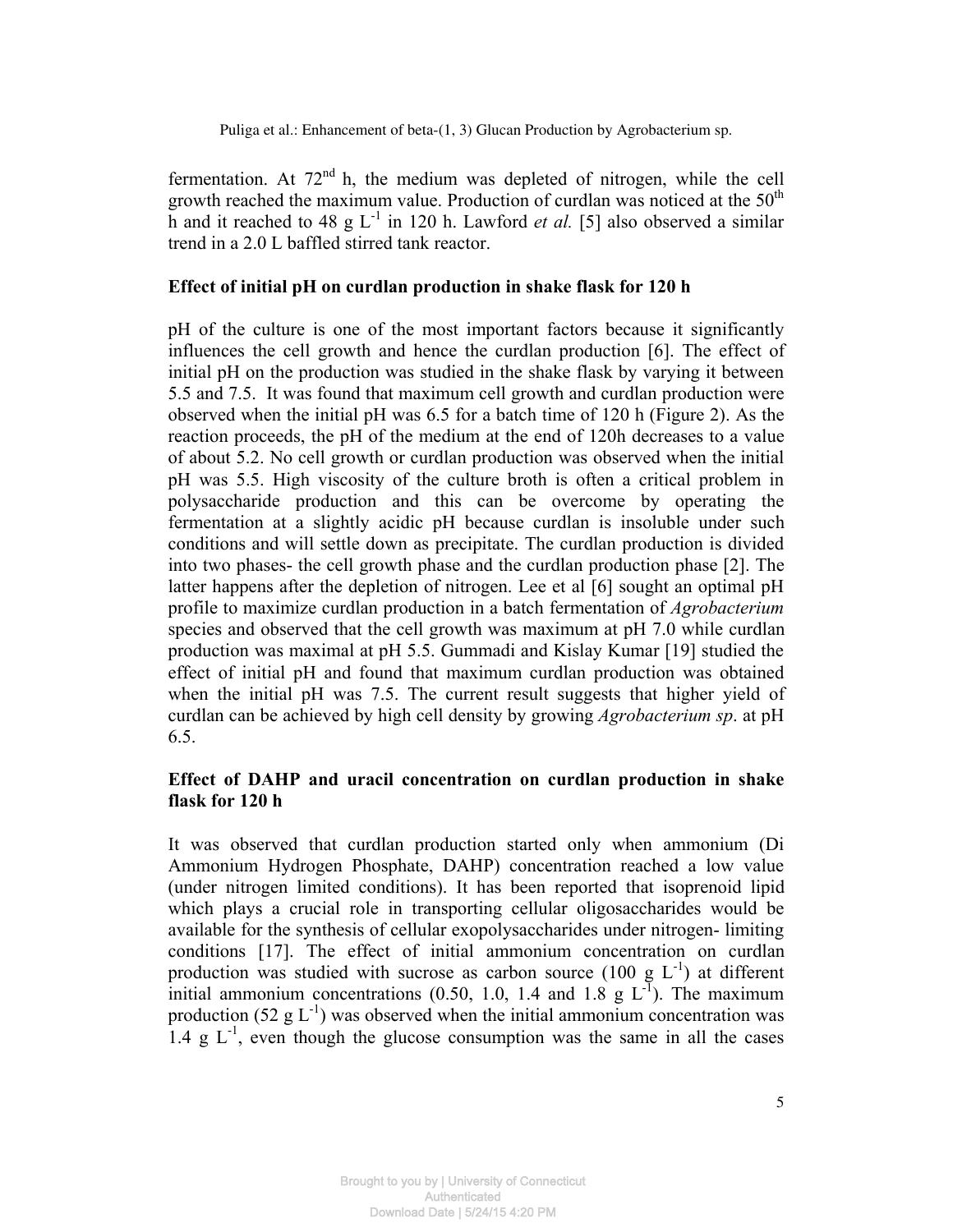(Table 1). At high ammonium concentration  $(1.8 \text{ g L}^{-1})$  it was found that it did not get completely consumed, which in turn reflected in low curdlan production (42.8  $g L^{-1}$ ) although the cell dry weight was the highest (7.6 g  $L^{-1}$ ). As mentioned before, curdlan production is higher during nitrogen limited conditions. At a higher concentration of ammonium in the medium, glucose was utilized for cell growth rather than for curdlan production. However, even at lower concentration of ammonium in the medium  $(0.5 \text{ gL}^{-1})$ , curdlan production was lower (38.9 g L<sup>-1</sup>) than that produced at an initial concentration of 1.4 g  $L^{-1}$  (52.8 g  $L^{-1}$ ). This is probably due to the fact that at lower concentrations of nitrogen, cell growth was low which in turn affected curdlan production. Hence maintaining high cell growth as well as driving the process to nitrogen limitation is crucial for maximum curdlan production. Kim *et al*. (1997) and Gummadi and Kumar [19] also arrived at the same conclusions based on their experimental findings.

It has been shown that when curdlan synthesis was initiated, the intracellular levels of UMP and AMP were highly elevated [18]. As nitrogen was depleted, levels of UMP rose and addition of uracil to the culture medium increased the curdlan yield [18]. Hence the effect of various concentrations of uracil (0.5, 1.0 and 1.5 g  $L^{-1}$ ) added at the 48<sup>th</sup> h on curdlan production was studied here. The maximum production (57 g  $L^{-1}$ ) was observed when 1.0 g  $L^{-1}$  of uracil was added at the 48<sup>th</sup> h and at an initial nitrogen concentration of 1.4 g L<sup>-1</sup> (Table 1). The time of uracil addition was very important to improve curdlan production. When uracil was added along with ammonium to the fermentation medium, it was used as a nitrogen source for the cell growth and hence though the cell amount increased, there was a decrease in curdlan produced. When uracil was added after 48 h when nitrogen was depleted in the medium, it was degraded slowly and enhanced the curdlan produced.

With the addition of both, sucrose (50 g  $L^{-1}$ ) (150 g  $L^{-1}$  of sucrose was added initially) and uracil (1 g  $L^{-1}$ ) at the 48<sup>th</sup> h, curdlan yield reached 57 g  $L^{-1}$  at 120 h of fermentation (Table 1). It was reported that the addition of uracil, a precursor of UDPGlc after 48h of cell growth resulted in an elevation in curdlan production  $[22]$ . It was shown that uracil addition at  $46<sup>th</sup>$  h to a sucrose containing medium increased curdlan production compared to an unsupplemented medium after 160 h of growth [23]. The current results are consistent with the reported findings.

# **Effect of sucrose concentrations on curdlan production in shake flask**

The effect of various concentrations of sucrose (100,150 and 180 g  $L^{-1}$ ) on curdlan production indicated that a maximum of 50 g  $L^{-1}$  curdlan was produced at a sucrose concentration of 150 g  $L^{-1}$  (Table 2). When 200 g  $L^{-1}$  of sucrose was added in two installments, namely 150 g  $L^{-1}$  at the initial stage and the remaining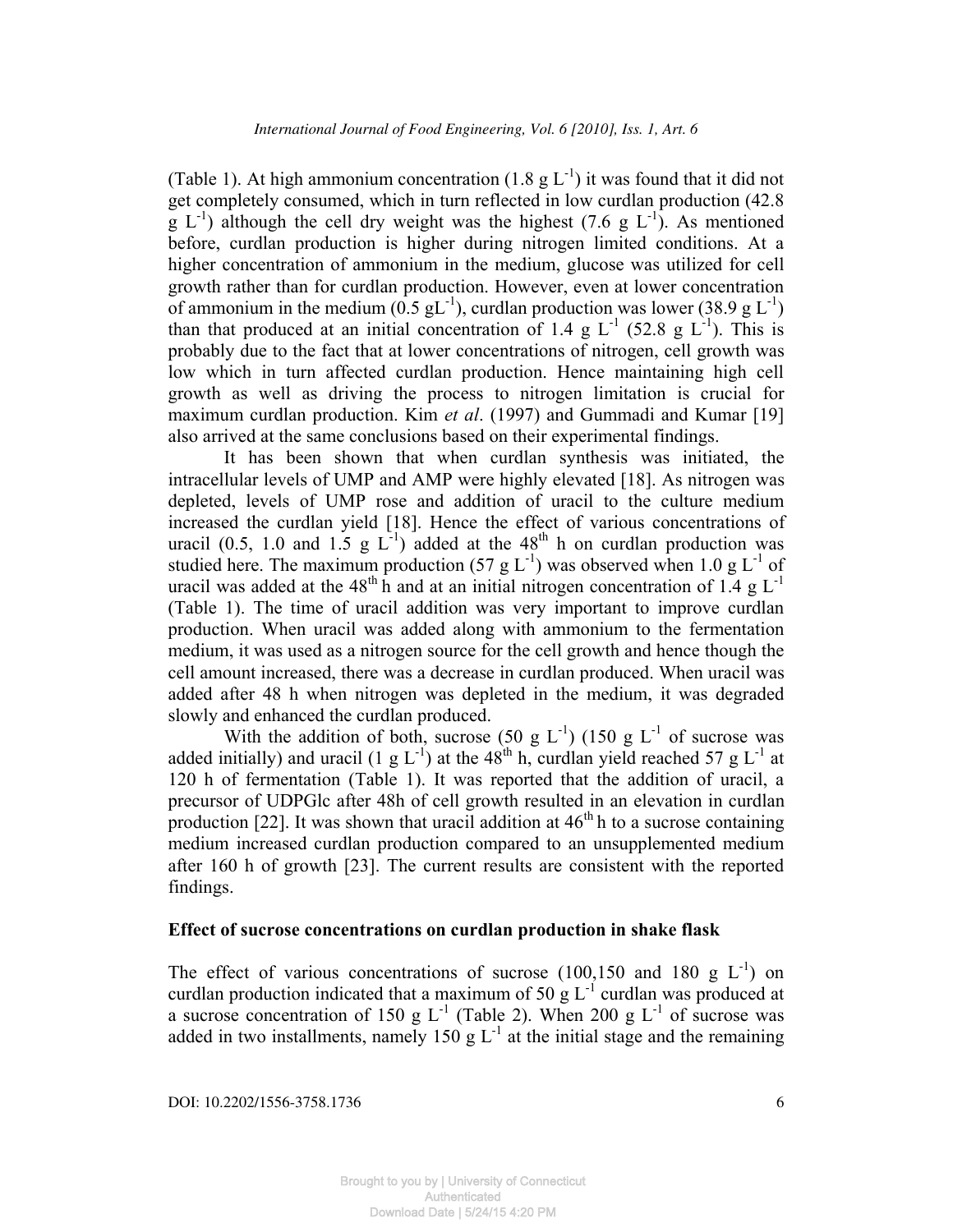at the 48<sup>th</sup> h, there was an increase in curdlan production (55 g  $L^{-1}$ ). This yield was much higher than when using 180 g  $L^{-1}$  of sucrose. Using maltose, glucose and sucrose as carbon source Lee *et al* [3] obtained a yield of 48, 40 and 47  $g L^{-1}$ respectively. Sucrose is a cheaper carbon substrate than glucose and maltose, and hence it was used in the current study.

#### **Effect of trace elements concentrations on curdlan production in shake flask**

The effect of trace element ions such as  $Fe^{2+}$ ,  $Mn^{2+}$ ,  $Zn^{2+}$  and  $Co^{2+}$  on curdlan production was studied by varying the quantity of the trace element solution in the production medium (10, 13 and 15 ml/L). The ratio of the trace elements was maintained constant. When the quantity of the trace element solution was 13 ml/L, the curdlan production was maximum (50 g  $L^{-1}$ ) (Table 3). The results suggest that trace elements are essential in increasing the biomass, and curdlan production. Trace elements are also called micro nutrients and they are essential because they play an important role in the metabolism.  $Fe^{2+}$  is a component of cytochromes and certain non-heme proteins and it is also an important cofactor of various enzymes.  $Mn^{2+}$ ,  $Zn^{2+}$  and  $Cn^{2+}$  are the main cellular inorganic cations and cofactors for various enzymes and therefore they too play a vital role in the biosynthesis of curdlan [8, 17, 19].

# **Effect of hydrogen peroxide concentrations on curdlan production in shake flask**

The effect of addition of  $H_2O_2$  at 48<sup>th</sup> h on curdlan production was studied by varying its concentration in the production medium  $(2, 5, 8 \text{ and } 20 \text{ mM})$ . The results indicate that a maximum of 53 g  $L^{-1}$  curdlan was produced at a  $H_2O_2$ concentration of 8 mM (Figure 3). At higher concentration of  $H_2O_2$  (20 mM), yield was low since it was lethal to the cells. Treatment of microbial cultures with sub-lethal doses induced the production of Reactive Oxygen Species (ROS) in the culture, which increased the cell growth and subsequently the yield of curdlan. Oxidative stress results when the rate of production of ROS exceeds the capacity of the cells to dispose it. Under physiological conditions, ROS are continuously generated in aerobic cells from metabolic processes such as respiration, fatty acid biosynthesis or due to environmental factors such as near UV or ionizing radiations [ref]. ROS can be induced in cultures by treatment with chemicals such as H2O2, hypochlorous acid (HOCl), menadione, paraquat, etc. Surabhi *et al* [24] observed a maximum cell growth and high specific activities of enzymes such as α- amylase and protease when *B. subtilis* was treated with ROS inducing agents such as  $H_2O_2$  and HOCl.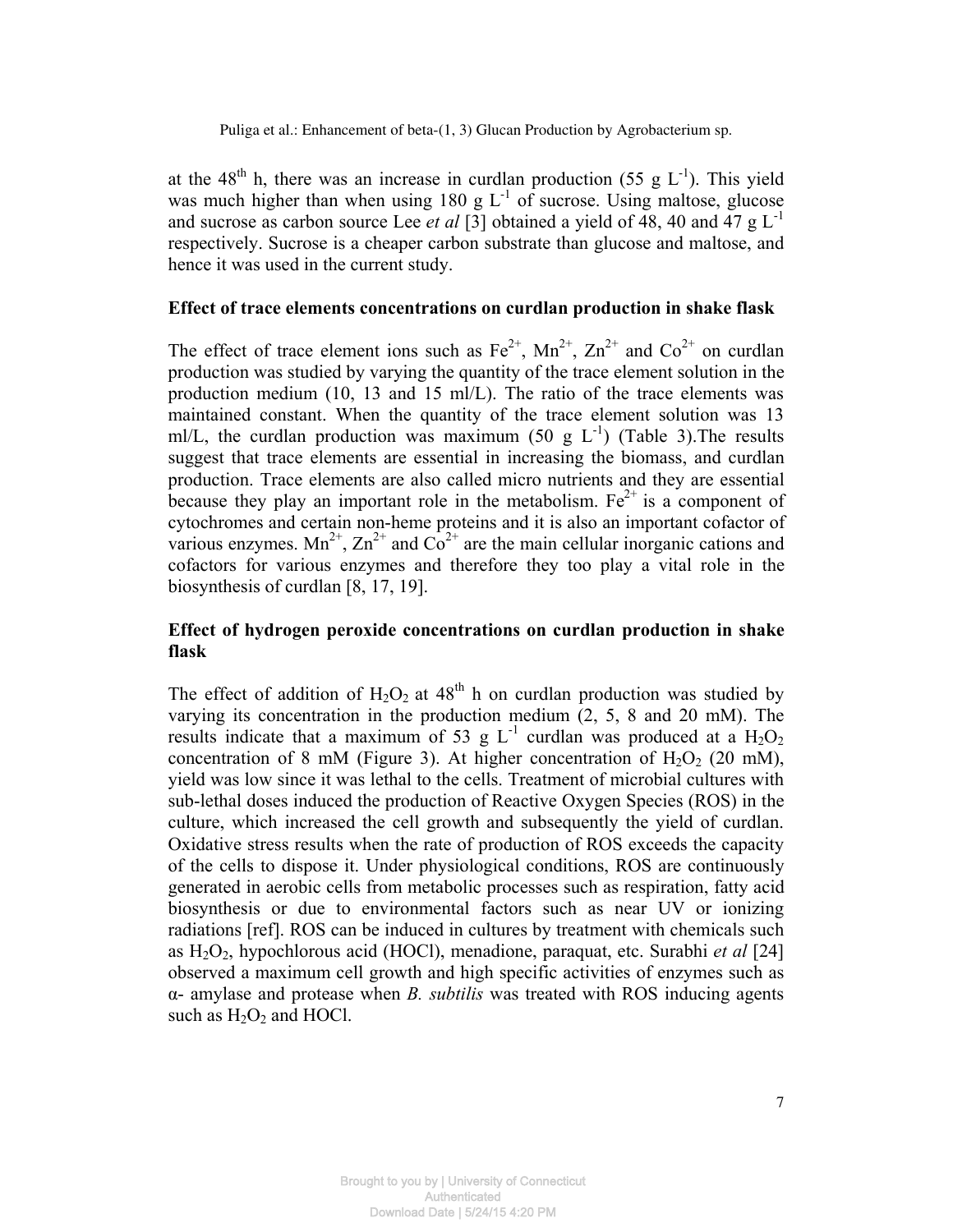#### **Scale up of curdlan production**

The production of curdlan was scaled up in a 5.0 L fermentor with a working volume of 2.4 L. Figure 4 shows the ammonium and sucrose consumption, biomass and curdlan yield as a function of time during the fermentation process. Nitrogen which was added initially was completely consumed in 14 h and the cell concentration increased to 6.7 g  $L^{-1}$ . The pH was set initially at 6.5 which was optimal for maximum cell growth and it was reset to a value of 5.5 after 15 h, since this was optimal for the production of curdlan under the nitrogen limited conditions. pH of the culture is one of the most important factors because it significantly influences the rate of cell growth and product formation. Sucrose consumption and cell growth leads to acidic byproducts and hence alkali is dosed continuously into the fermentor to maintain the set pH. The DO (dissolved oxygen) level was continuously monitored during the fermentation process. From the changes in the DO level, the physiological state of the cells could be indirectly accessed. After the consumption of ammonium, the physiological state of cell culture changes from growth to production phase. When the cells are in the growth stage, they need plenty of oxygen and hence the DO level in the fermentor is low. However, the oxygen demand of the cell during curdlan production stage is relatively less since there is no cell growth. Hence the DO increases after the consumption of ammonium. This observation can be a signal to decrease the pH from 6.5 to 5.5, namely from optimal value for cell growth to optimal for curdlan production respectively [6]. *Agrobacterium sp.* ATCC 31750 is highly aerobic and therefore an adequate supply of oxygen is important for its maximum growth. Since at acidic pH, curdlan is insoluble in water, the fermentation broth is of relatively low viscosity and there is little resistance to oxygen transfer from gas to the solid cells. It is difficult to maintain the pH in the shake flask whereas; in a fermentor it can be controlled accurately. Curdlan production started by  $24<sup>th</sup>$ h in the fermentor but in the shake flask it commenced only after the  $72<sup>nd</sup>$  h. The amount in the fermentor reached a value of 57.6 g  $L^{-1}$  in 120 h, which was much higher than what was obtained in the shake flask under same conditions.

A relationship between the gas to liquid mass transfer  $(K<sub>L</sub>a)$  in a shake flask and the operating parameters such as shaker speed (N) and the ratio of volume of liquid  $(V_L)$  to the flask volume  $(V_o)$  is given by the following relationship [25].

$$
K_{\rm L}a = 0.141 N^{0.88} \left(\frac{V_{\rm L}}{V_{\rm o}}\right)^{-0.8}
$$

For the current operating conditions (V<sub>L</sub>=100 mL, V<sub>0</sub>=500 mL, N=180 rpm), K<sub>L</sub>a is equal to  $0.0137 \, \text{s}^{-1}$ . The oxygen transfer rate (OTR) is given by the relation: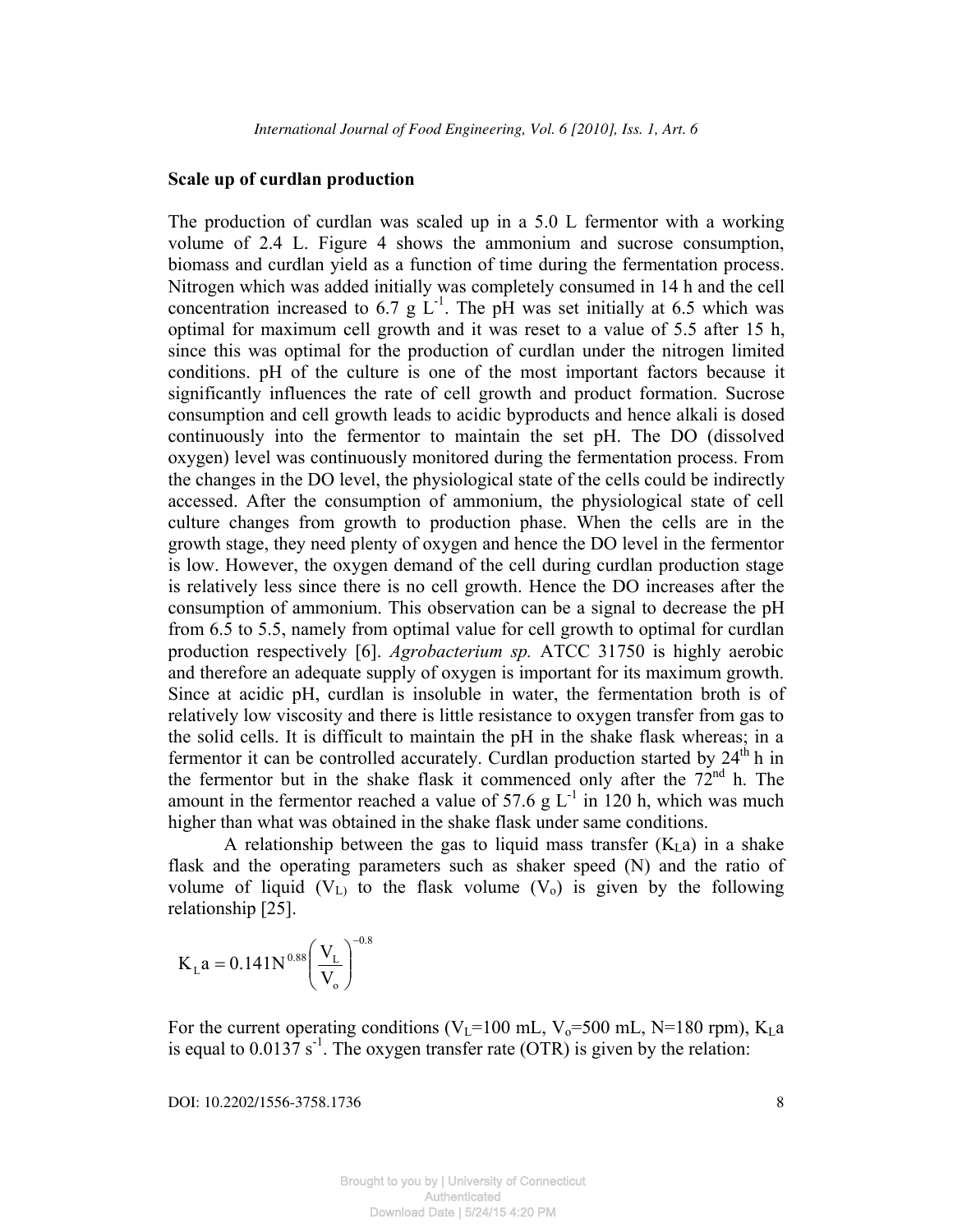$\overline{OTR} = k_L a (C^* - C_L)$ 

where C\*=7 mg/L and if C<sub>L</sub> = 0, then OTR=0.0959 mg L<sup>-1</sup> s<sup>-1</sup>  $(C^* =$  Equilibrium concentration and  $C_L$  = concentration of oxygen dissolved in the liquid)

Figure 5 shows the estimated  $K<sub>L</sub>a$  as a function of agitator rpm and air flow rate in the fermentor using static gassing out method.  $K<sub>L</sub>$  a increases when these operating parameters are increased. For the current operating conditions (N=600 rpm, and 0.5 vvm),  $K_{I}a = 0.0275 s^{-1}$  and the OTR is 0.192 mg L<sup>-1</sup> s<sup>-1</sup>

The OTR in the fermentor is about twice than that in the shaker and in addition, the pH is controlled in the fermentor through a feed back loop, while it is not controlled in the shaker and, it is left to reach its own value. The amount of biomass and curdlan produced in the fermentor was higher than what was obtained in the shake flask (biomass of 5.86 and 6.56 g  $L^{-1}$  and curdlan of 48.69 and 57.6 g  $L^{-1}$  in the shaker and in the fermentor respectively).

Lee et al [21] have reported approximately 64 g  $L^{-1}$  of curdlan production in 5 and 300 L fermentors both operated at 0.5 vvm. These reactors have turbine agitators with agitator to vessel diameter as 0.48 and 0.34 respectively, and it is equal to 0.38 for the current fermentor.

#### **Characterization of curdlan**

The FTIR spectra of curdlan produced in the fermentor is shown in Figure 6. The spectrum is dominated by a broad band at about  $3370 \text{ cm}^{-1}$ , which is assigned to the stretching vibration modes of OH groups. The peak at  $1644 \text{ cm}^{-1}$  in the spectrum is attributed to the existence of water molecule which is not completely removed from the sample. The peaks at 1160, 1234, 1261, 1080, 1373, 1317& 2917 in the spectrum correspond to  $C_1$ -O-C<sub>3</sub>, C-O, C-OH, C-O, CH, CH<sub>2</sub> and CHCH<sub>2</sub> groups respectively present in the samples. The absorption near 890 cm<sup>-1</sup> and 1160 cm<sup>-1</sup> are indicative of  $\beta$  – linked glycosidic bonds and C<sub>1</sub>-O-C<sub>3</sub> linkage respectively and these are present in the products produced in the shaker and the fermentor.

The viscosity average molecular weight of curdlan produced in the fermentor is  $1.4 \times 10^5$  and that of Sigma Aldrich Curdlan was  $7.4 \times 10^5$ . The literature reported viscosity average molecular weight of curdlan is between  $5.3 \times$  $10^4$  and  $2.0 \times 10^6$  [27-29]. Under alkaline conditions curdlan remains in solution and hence can undergo further polymerization, while if it precipitates out in the acidic conditions, the extent of polymerization may be curtailed. So this could be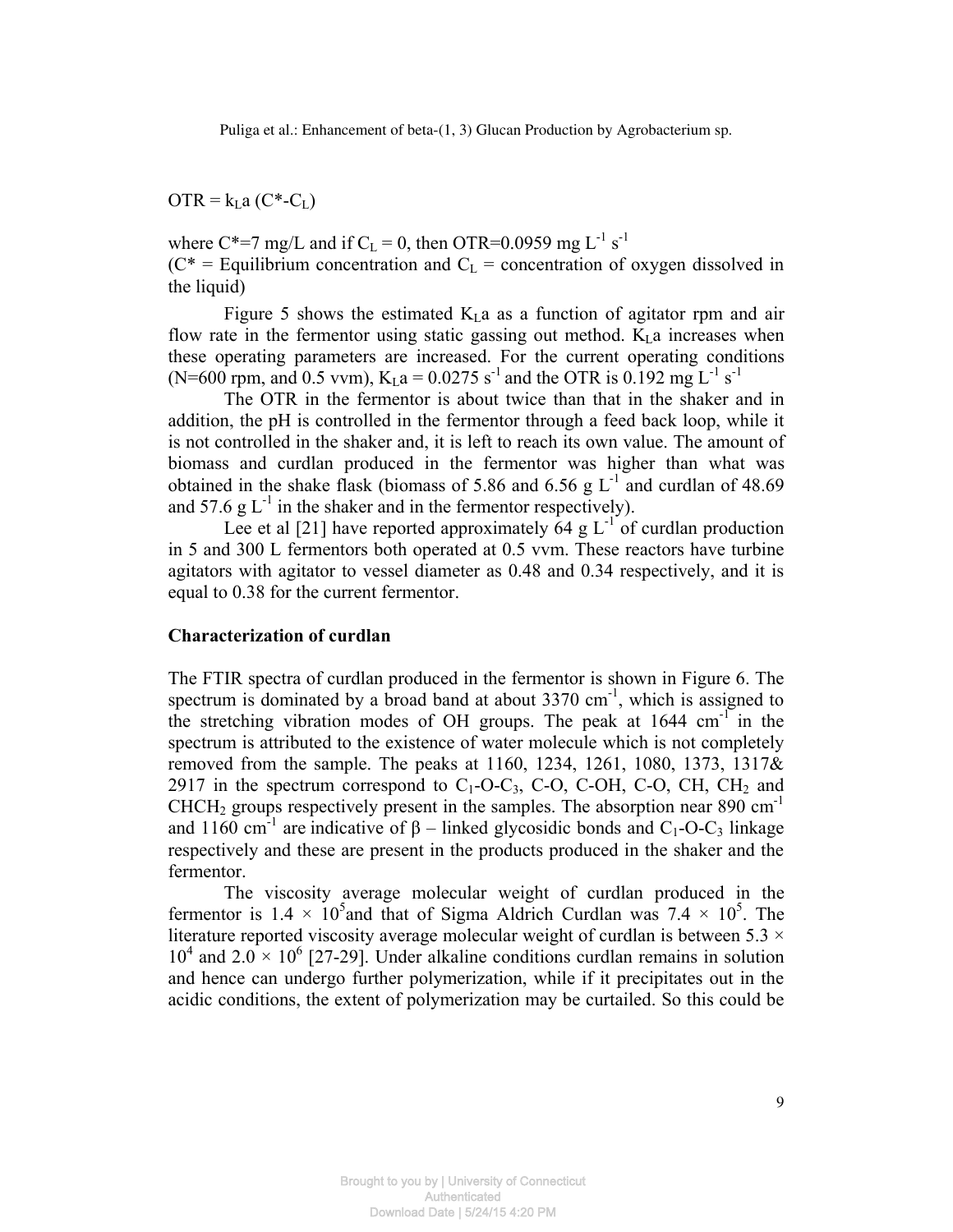one of the reasons for the differences in the molecular weight reported in the **literature** 

#### **Conclusions**

The current study indicates that curdlan production in shake flask can be enhanced by suitably varying the concentrations of sucrose, ammonium, uracil, trace elements and pH. A two-step fed-batch operation in the shake flask led to a maximum biomass production followed by maximum curdlan production. The solubility of curdlan in the medium increases with culture pH and under alkaline conditions a viscous broth is formed. Efficient transfer of oxygen from the gas phase to cells is a crucial step in the process. Hence operating the reactor under acidic pH during the production stage could lead to facile operation of the fermentor. Under best conditions of nutrients and pH (at a pH 6.5, ammonium of 1.4 g L<sup>-1</sup> uracil of 1.0 g L<sup>-1</sup> and sucrose of 150 g L<sup>-1</sup> and addition of one-third of sucrose and all of uracil at  $48<sup>th</sup>$  h), a high concentration of curdlan (57 g L<sup>-1</sup>) was obtained in 120 h of cultivation using *Agrobacterium sp*. ATCC 31750 in shake flask. Addition of ROS inducing agent such as  $H_2O_2$  also enhanced curdlan production (53 g L<sup>-1</sup> from 46 g L<sup>-1</sup>). A trouble free scale up of curdlan production can be attained by controlling pH in growth and curdlan production phase and maintaining high gas to liquid mass transfer (with high air flow rate and agitator rpm). This study indicates that it is possible to obtain very high yields of curdlan even in shake flask. Further studies need to be carried out by optimizing the culture conditions in the fermentor to enhance the curdlan production.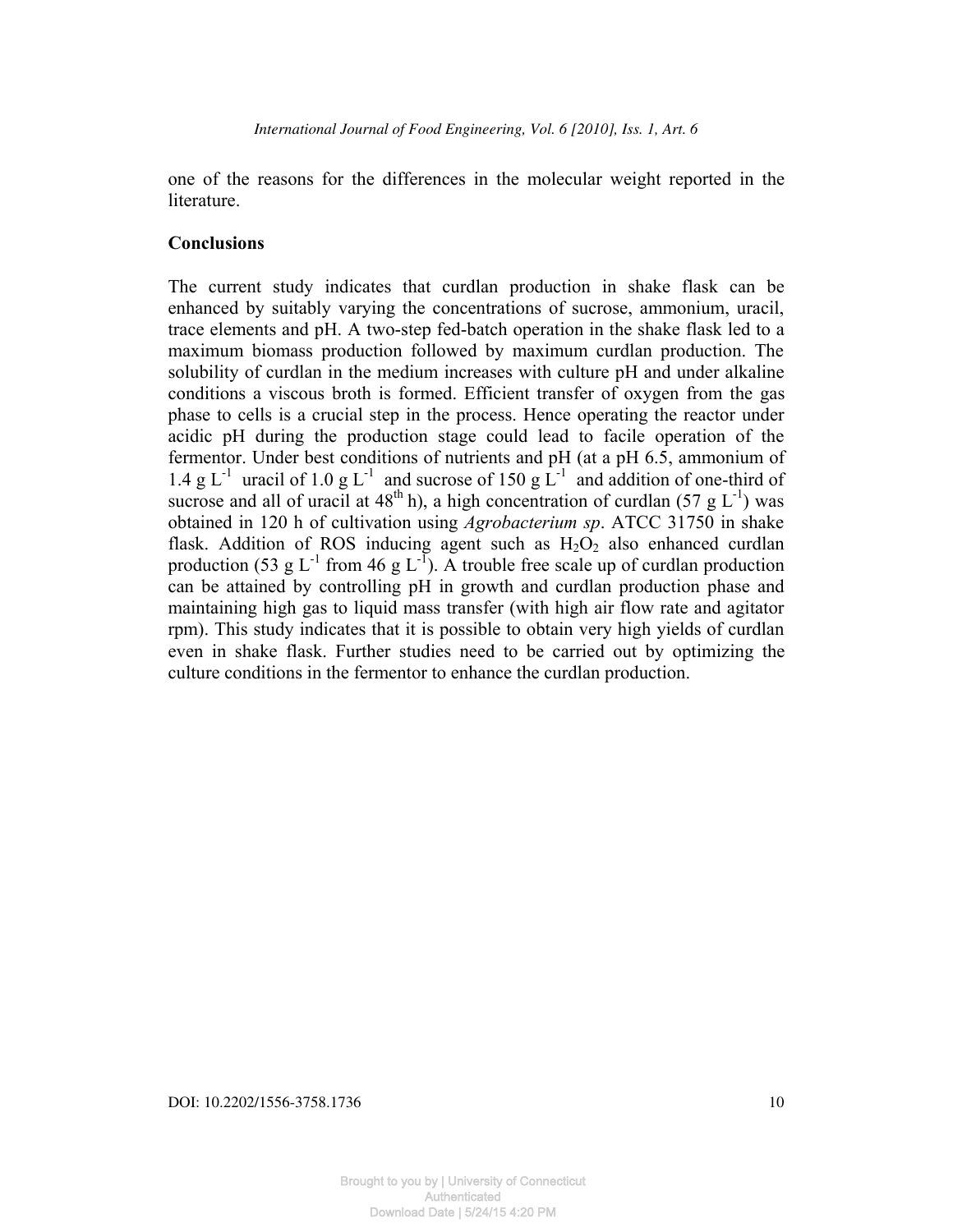**Table 1 Effect of DAHP uracil concentration on curdlan production in shake flask for 120 h.** Fermentation was carried out at for 120 h at 180 rpm and 30  $^{\circ}$ C on a rotatory shaker. Uracil was added at  $48<sup>th</sup>$  h along with 50 g  $L^{-1}$  glucose. Experiments were performed in triplicates under identical conditions and the values reported are mean.

| Initial ammonium                                                            | % consumption    | $\%$ sucorse     | <b>Biomass</b>  | Curdlan         | g curdlan |
|-----------------------------------------------------------------------------|------------------|------------------|-----------------|-----------------|-----------|
| $(g L^{-1})$                                                                | of ammonium at   | consumption at   | $(g L^{-1})$    | $(g L^{-1})$    | per       |
|                                                                             | 120 <sub>h</sub> | 120 <sub>h</sub> |                 |                 | g biomass |
| 0.5                                                                         | 0.023            | 5.92             | $4.5 \pm 0.14$  | $38.92 \pm 1.1$ | 8.65      |
| 1.0                                                                         | 0.025            | 6.85             | $5.12 \pm 0.1$  | $48.69 \pm 0.9$ | 9.51      |
| 1.4                                                                         | 0.018            | 5.96             | $6.03 \pm 0.2$  | $52.82 \pm 2.1$ | 8.76      |
| 1.8                                                                         | 0.14             | 5.73             | $7.58 \pm 0.4$  | $42.75 \pm 1.9$ | 5.64      |
| $1.4 + 0.5$ g L <sup>-1</sup><br>uracil + 50 g L $^{-1}$<br>sucrose at 48 h | 0.025            | 5.85             | $6.05 \pm 0.1$  | 53.01±0.8       | 8.76      |
| $1.4 + 1.0$ g L <sup>-1</sup><br>uracil + 50 g L $^{-1}$<br>sucrose at 48 h | 0.012            | 5.91             | $6.12 \pm 0.12$ | $57.46 \pm 1.1$ | 9.4       |
| $1.4 + 1.5$ g L <sup>-1</sup><br>uracil + 50 g L $^{-1}$<br>sucrose at 48 h | 0.068            | 5.77             | $6.24 \pm 0.18$ | $52.05 \pm 1.5$ | 8.34      |

**Table 2 Effect of sucrose concentrations on curdlan production in shake flasks at 120 h.** Fermentation was carried out at for 120 h at 180 rpm and 30  $^{\circ}$ C on a rotatory shaker. Experiments were performed in triplicates under identical conditions and the values reported are mean.

| Initial sucrose<br>concentration<br>$(g L^{-1})$ | <b>Biomass</b><br>$(g L^{-1})$ | $\%$ sucrose<br>consumption | Curdlan<br>(g/L) | g curdlan per g<br>biomass |
|--------------------------------------------------|--------------------------------|-----------------------------|------------------|----------------------------|
| 100                                              | $5.71 \pm 0.11$                | 6.52                        | $48.3 \pm 0.9$   | 7.41                       |
| 150                                              | $6.82{\pm}0.27$                | 4.56                        | $50.23 \pm 2$    | 11.02                      |
| 180                                              | $4.53 \pm 0.04$                | 18.91                       | $44.51 \pm 0.5$  | 9.83                       |
| $150 + 50*$                                      | $6.00 \pm 0.09$                | 5.8                         | $55.1 \pm 1.1$   | 9.53                       |

\* Initial sucrose concentration was 150 g  $L^{-1}$  and 50 g  $L^{-1}$  of sucrose was added at 48<sup>th</sup> h of fermentation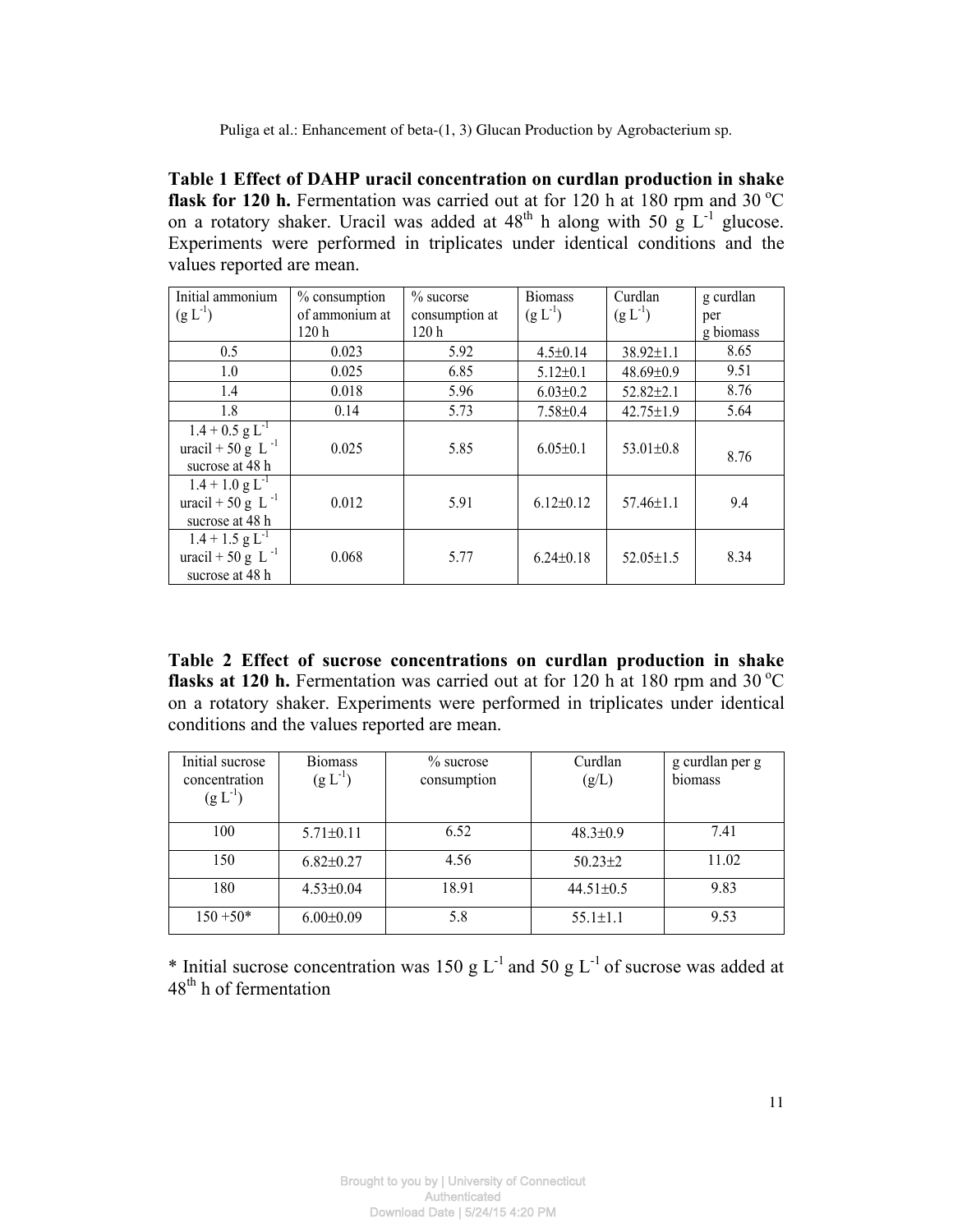**Table 3 Effect of trace elements concentrations on curdlan production in**  shake flask. Fermentation was carried out at for  $120$  h at  $180$  rpm and  $30^{\circ}$ C on a rotatory shaker. Initial concentration of glucose and ammonium was 150 and 1.4 g L<sup>-1</sup> respectively. Experiments were performed in triplicates under identical conditions and the values reported are mean.

| Trace element<br>concentration | <b>Biomass</b>  | Curdlan         | g curdlan per g<br>biomass |
|--------------------------------|-----------------|-----------------|----------------------------|
| ml $L^{-1}$                    | $g L^{-1}$      | $g L^{-1}$      |                            |
|                                | $5.71 \pm 0.11$ | $48.69 \pm 0.5$ | 8.53                       |
|                                | $6.34\pm0.13$   | $50.05 \pm 1.0$ | 794                        |
|                                | $6.02 \pm 0.3$  | $47.51 \pm 2.3$ | 792                        |



### **List of Figures**

**Figure 1** Kinetics of curdlan production in shake flask at pH 7.0. Fermentation was carried out at for 120 h at 180 rpm and 30  $^{\circ}$ C on a rotatory shaker. Experiments were performed in triplicates under identical conditions and the values reported are mean.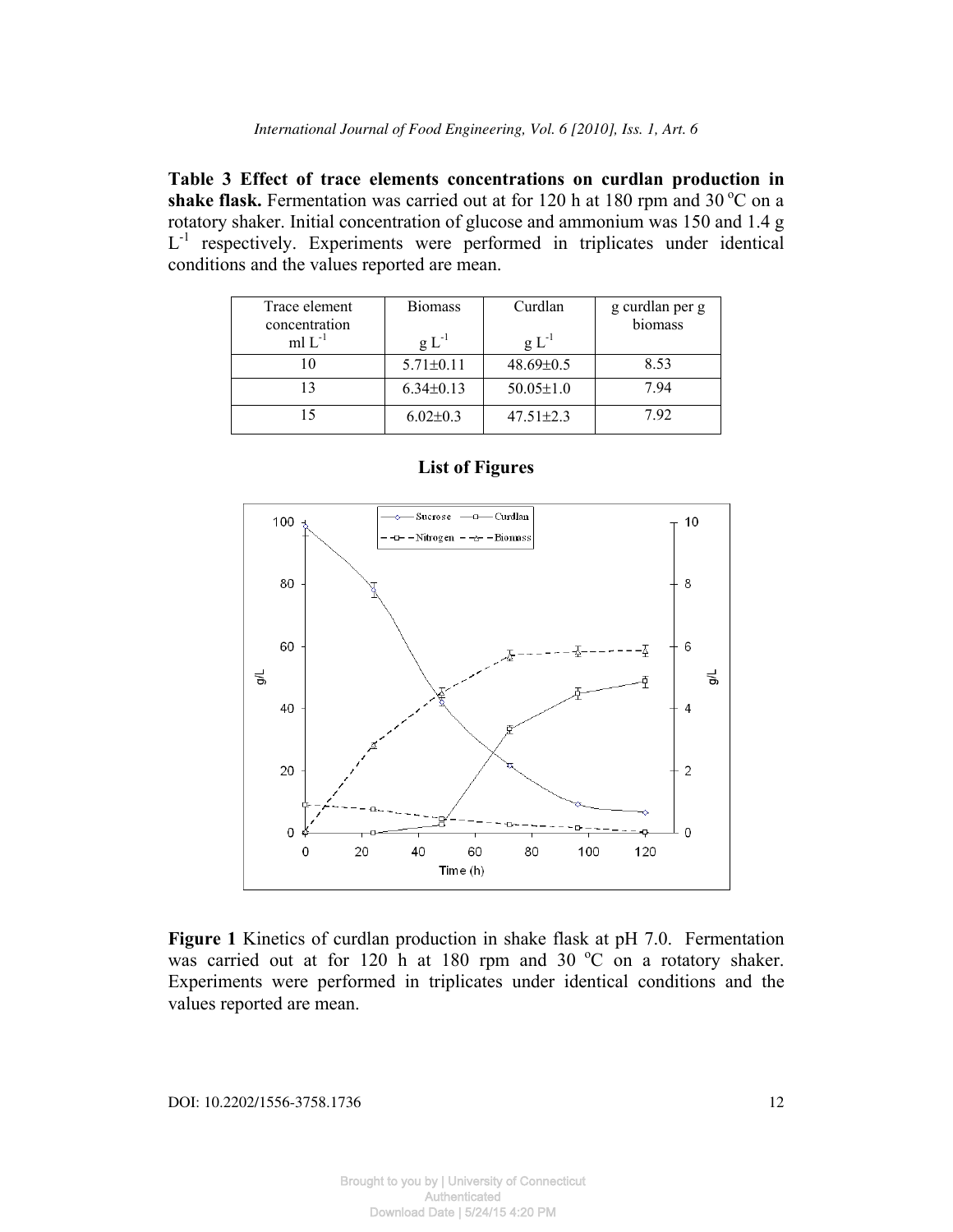

**Figure 2** Effect of initial pH on curdlan production in shake flask for a batch time of 120 h. Fermentation was carried out at for 120 h at 180 rpm and 30  $^{\circ}$ C on a rotatory shaker. Experiments were performed in triplicates under identical conditions and the values reported are mean.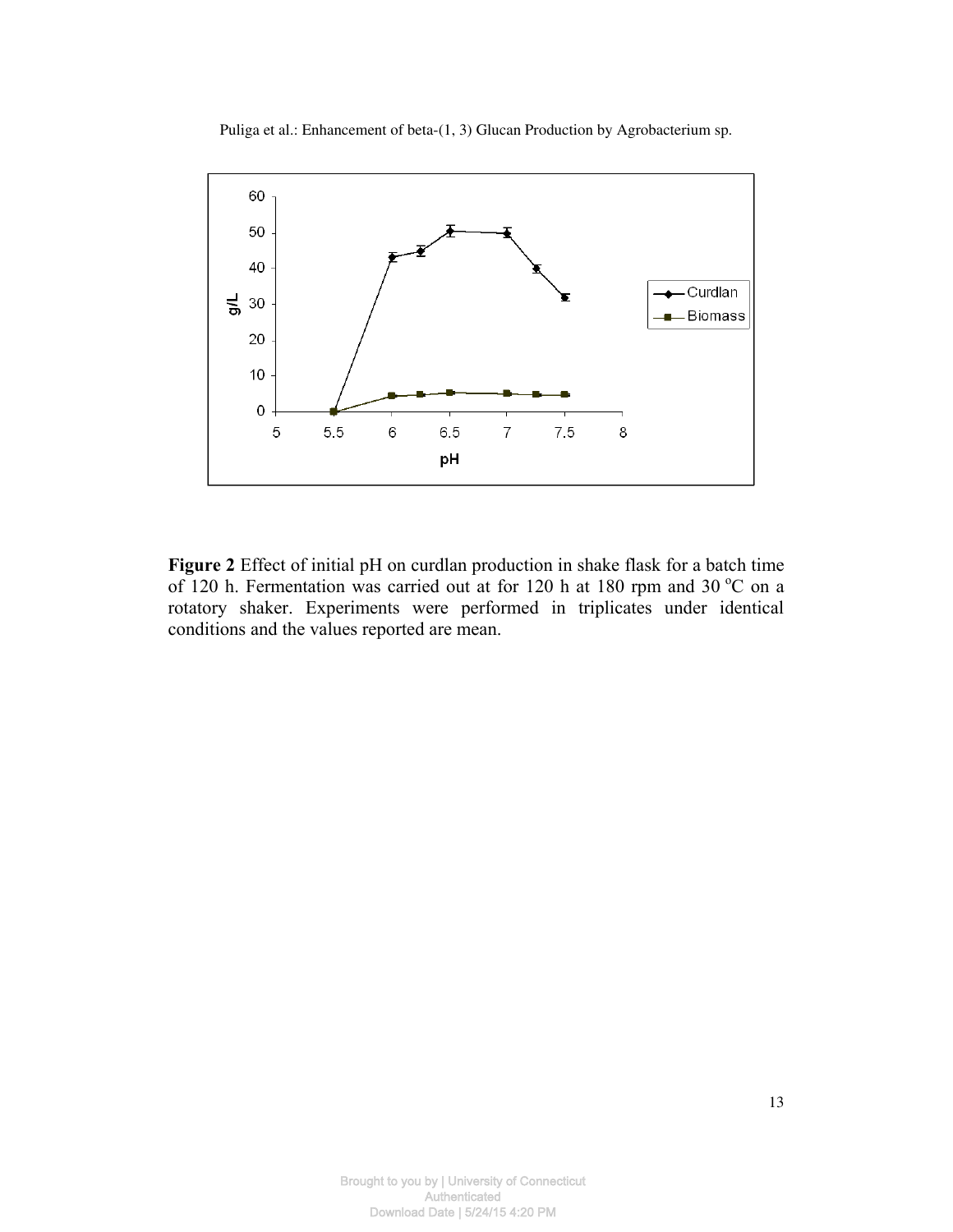

*International Journal of Food Engineering, Vol. 6 [2010], Iss. 1, Art. 6*

**Figure 3** Effect of hydrogen peroxide concentrations on curdlan production in shake flask. Fermentation was carried out at for 120 h at 180 rpm and 30  $^{\circ}$ C on a rotatory shaker. Various concentrations of  $H_2O_2$  are added to flasks at 36 h of growth. Experiments were performed in triplicates under identical conditions and the values reported are mean.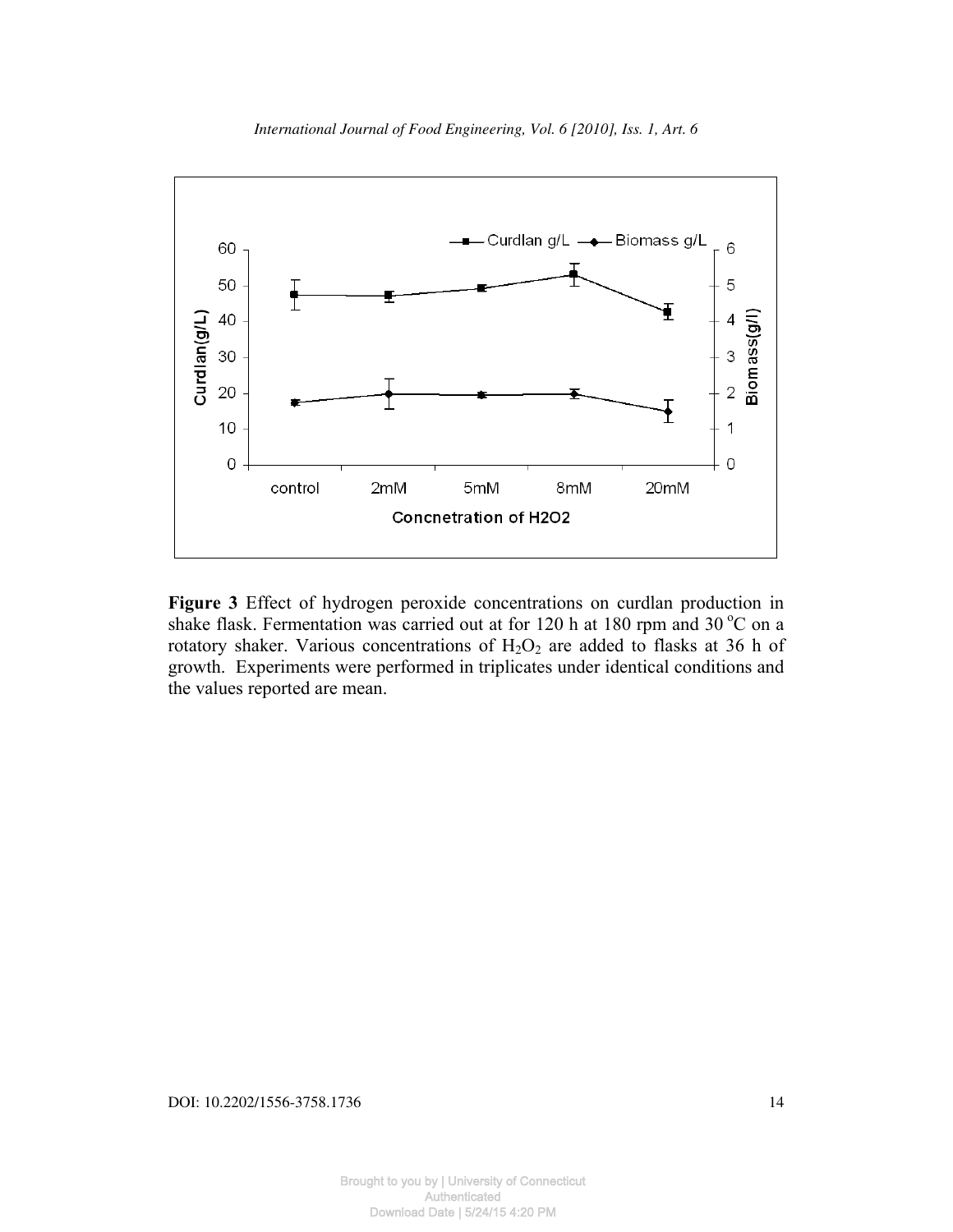

**Figure 4** Kinetics of curdlan production in a Fermentor. Fermentation was carried out at for 120 h in 5.0 L bioreactor with 2.4 L working volume. Conditions are temperature: 30 $^{\circ}$ C, pH; initially maintained at 6.5 till nitrogen limitation and changed to 5.5 and controlled till 120 h, agitation speed: 600 rpm and aeration rate: 0.5 vvm.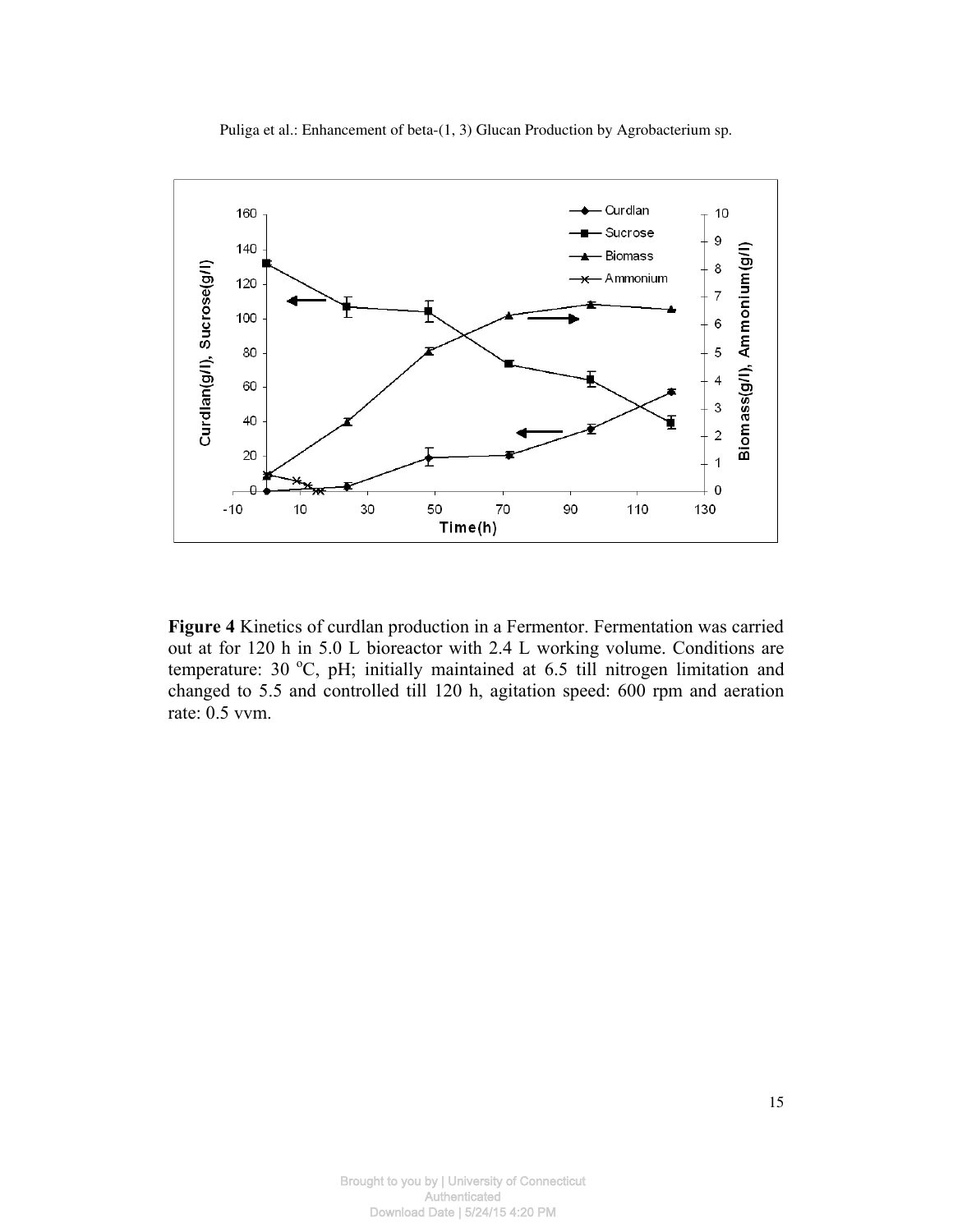



Figure 5 Estimation of K<sub>L</sub>a in 5L fermentor. K<sub>La</sub> was determined using static gassing out method as described in materials and methods. In case of shake flasks,  $K_{La}$  was estimated using correlation [25].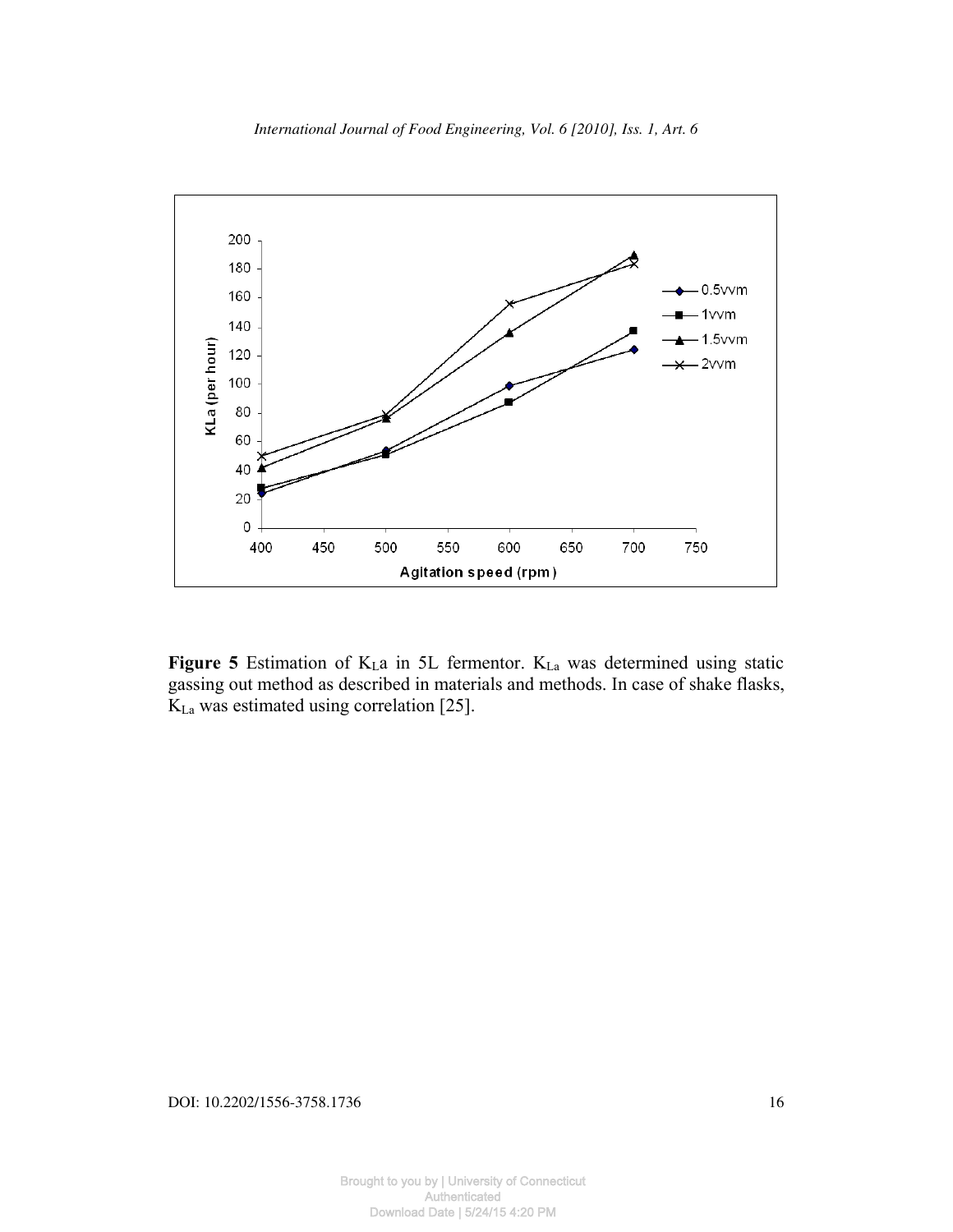

**Figure 6** FTIR spectra of curdlan produced by *Agrobacaterium*sp. ATCC 31750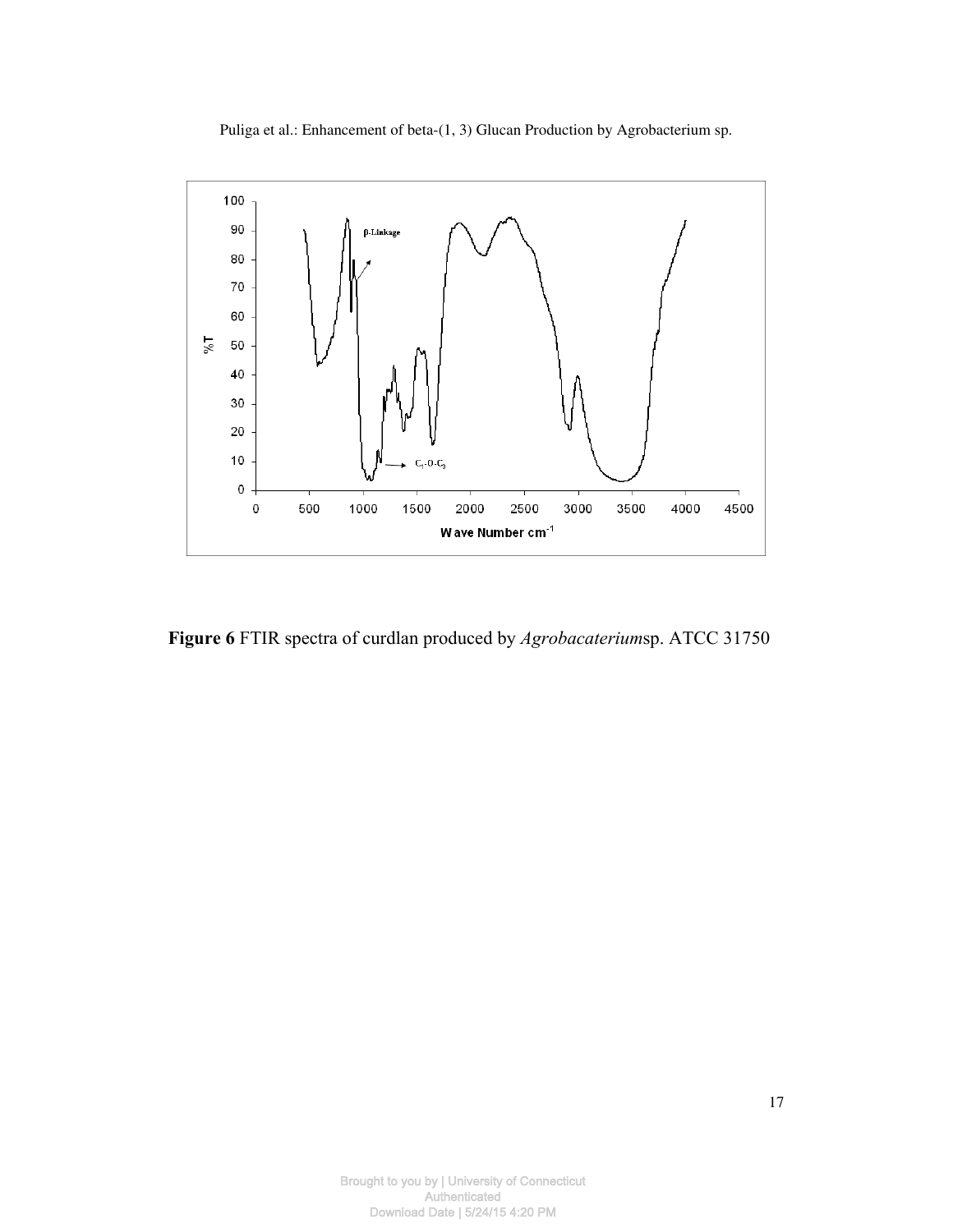# **References**

- 1. Yuan-Tih Ko and Yu- Ling Lin. 2004. 1, 3-β- Glucan Quantification by a Fluorescence Microassay and Analysis of its Distribution in Foods. J Agric Food Chem 52: 3313-3318
- 2. Harada T, Fujimori K, Hirose S, Masada M.1996. Growth and β- Glucan 10C3K production by a mutant of *Alcaligenes faecalis var. myxogenes* in defined medium, Agric Biol Chem 30: 764-769.
- 3. Lee IY, Seo WT, Kim KG, Kim MK, Park CS, Park YH. 1997. Production of curdlan using sucrose and sugarcane molasses by two- step fed- batch cultivation of *Agrobacterium* species. J Ind Microbiol Biotechnol 18: 255- 259.
- 4. Harada T, Masada M, Fujimori K, Maeda I. 1996. Production of a firm, resilient gel- forming polysaccharide by a mutant of *Alcaligenes faecalis var. myxogenes* 10C3. Agric Biol Chem 30: 196-198.
- 5. Lawford H J, Keenan K, Phillips W, Orti. 1986. Influence of Bioreactor Design on the rate and amount of curdlan- type exopolysaccharide production by *Alcaligenes faecalis.* Biotechnol Lett 8: 145-150.
- 6. Lee JH, Lee IY, Kim MK, Park YH. 1999. Optimal pH control of batch processes for production of curdlan by *Agrobacterium* species. J Ind Microbiol Biotechnol 23: 143-148.
- 7. Harada T, Misali A, Siato H. 1968. Curdlan: A bacterial gel- forming β-1, 3- Glucan. Arch Biochem Biophy 124: 292-298.
- 8. Harada T. 1997. Production, properties and applications of Curdlan. In: Sanford, P.A., A. Lakin,(eds).Extracellular Microbial Polysaccharides, American Chemical Society, Washington, DC, USA. p 265-283.
- 9. Paul F, Morin A, Monsan P. 1986. Microbial Polysaccharides with actual potential industrial applications. Biotechnol Ach 4: 245-259.
- 10. Spicer EJF, Goldenthal EI, Ikeda T. 1999. A Toxicological Assessment of Curdlan. Food Chem Toxicol 37: 455-479.
- 11. Kanke M, Tanabe E, Katayama H, Kod Y, Yoshitomi H. 1995. Application of curdlan to controlled drug delivery, Drug release from sustained release suppositories *in vitro.* Biol Pharm Bull 18: 1154-1158.
- 12. Takeda- Hirokawa, N, Neoh LP, Akimoto H, Kaneko H, Hishikawa T, Sekigawa I, Hashimoto H, Hirose SI, Murakami T, Yamamoto N, Mimura T, Kaneko Y.1997. Role of curdlan sulfate in the binding of HIV-1 gp120 to CD4 molecules and the production of gp120 mediated TNF- α. Microbiol Immunol 41: 741-745.
- 13. Haze A, Yamamoto Y, Miyanagi K, Uchida S. 1994. Preparation of a segregation- reducing agent for hydraulic compositions. European Patent 588665.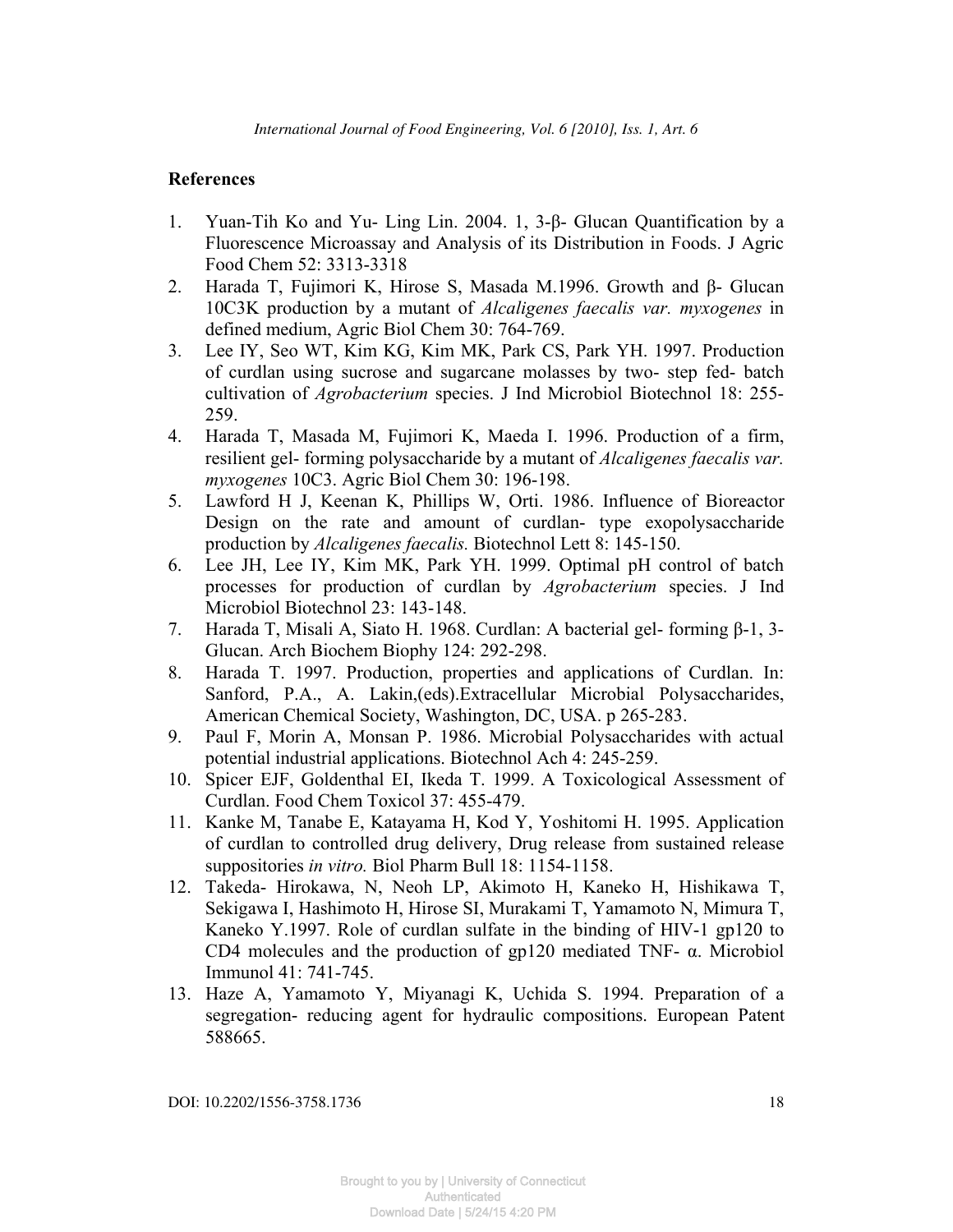- 14. Khayat KH, Yahia A. 1997. Effect of welan gum high- range water reducer combinations on rheology of cement grout. Am Concrete Inst Mat J 94: 365- 372.
- 15. Miller GL. 1959. Use of Dinitrosalicylic acid reagent for determination of reducing sugar. Anal Chem 31: 426-428.
- 16. Srienc F, Arnold B, Bailey JE.1984. Characterization of intracellular accumulation of poly-β-hydroxybutyrate (PHB) in individual cells of *Alcaligenes eutrophus*H16 by flow cytometry. Biotechnol Bioeng 26: 982- 987.
- 17. Sutherland IW. 1977. Microbial exopolysaccharide synthesis, In: Sanford, P.A., A. Lakin, (eds). Extracellular Microbial Polysaccharides. American Chemical Society, Washington, DC, USA p. 40-45.
- 18. Kim MK, Lee IY, Ko JH, Rhee YH, Park YH. 1999. Higher intracellular levels of uridine monophosphate under nitrogen- limited conditions enhance metabolic flux of curdlan synthesis in *Agrobacterium* species. Biotechnol Bioeng 62: 317-323.
- 19. Sathyanarayana N Gummadi, Kislay Kumar. 2005. Production of Extracellular Water Insoluble β-1, 3- Glucan (Curdlan) from *Bacillus sp*. SNC07. BiotechnolBioprocess Eng 10: 546-551.
- 20. Yang Jin, Hongbin Zhang, Yimei Yin, Katsuyoshi Nishinari. 2006. Comparison of curdlan and its carboxymethylated derivative by means of Rheology, DSC, and AFM. Carbohydrate Research 341: 90–99.
- 21. Lee IY, Kim MK, Lee JH, Seo WT, Jung JK, Lee HW, Park YH. 1999. Influence of agitation speed on production of curdlan by *Agrobacterium* species. Bioprocess Eng 20: 283- 287.
- 22. West P, Thomas. 2006. Pyrimidine base supplementation effects curdlan production in *Agrobacterium* sp. ATCC 31479. J Basic Microbiol 46: 153- 157.
- 23. Lee J, Lee IY. 2001. Optimization of uracil addition for curdlan (β-1, 3- Glucan) production by *Agrobacterium* sp. Biotechnol Lett 23: 1131- 1134.
- 24. Georgiou G. 2002. How to flip the (redox) switch. Cell 111: 607-610.
- 25. Yuan-Shuai Liu, Wu JY, Ho KP. 2006. Characterization of oxygen transfer conditions and their effects on *Phaffia rhodozyma* growth and carotenoid production in shake- flask cultures. Biochem Eng J 27: 331- 335.
- 26. Muhd. Nazrul Hisham Zainal Alam, Razali F. 2005. Scale- up of stirred and aerated bioengineering bioreactor based on constant mass transfer coefficient. J Technol 43(F) Dis. 95- 110.
- 27. Mitsuo Nakata, Tsuyoshi Kawaguchi, Yuzo Kodama, Akira Konno. 1998. Characterization of curdlan in aqueous sodium hydroxide. Polymer 39: 1475- 1481.